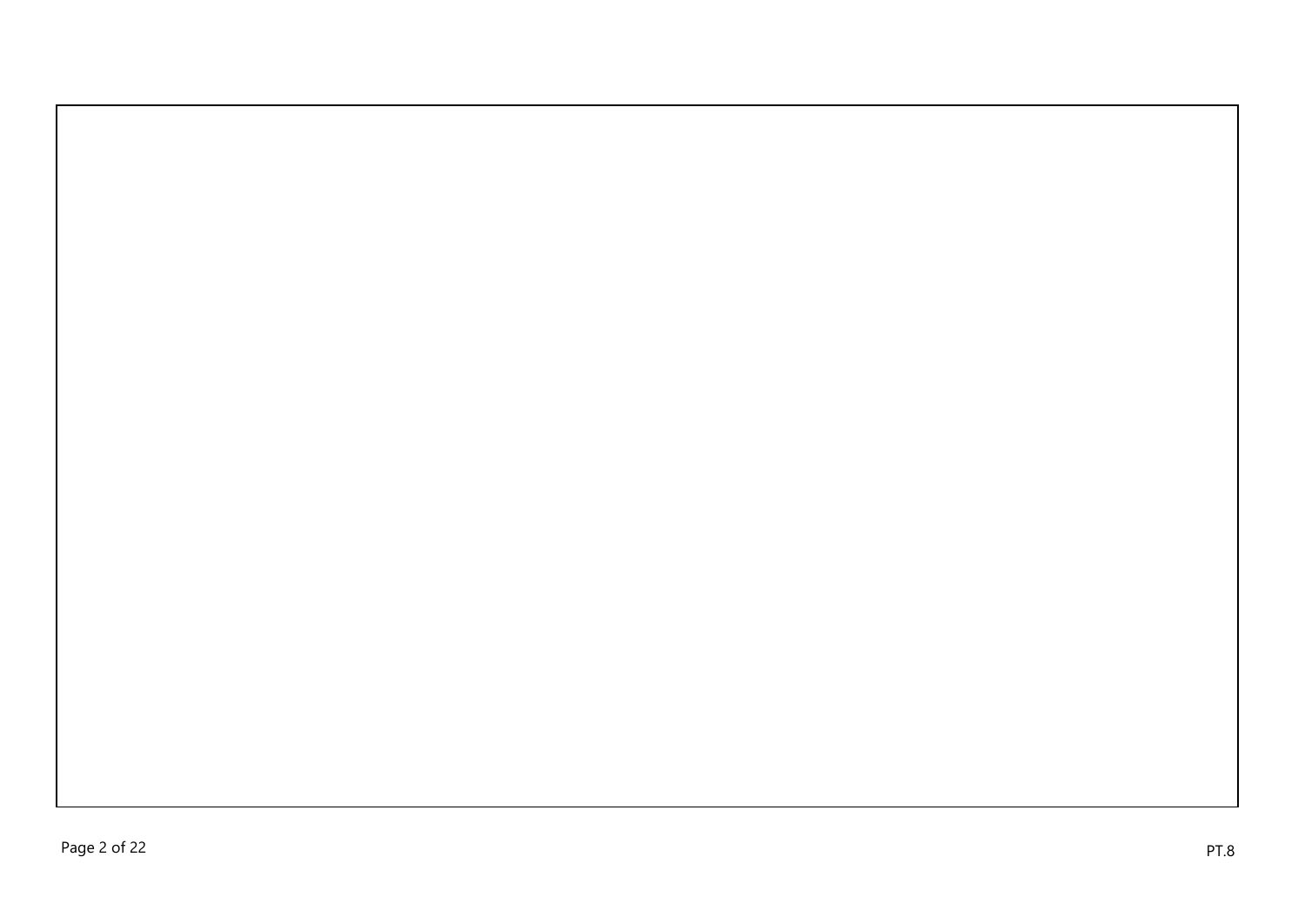| #              | Island          | House Name  | Name                   | Sex         | National ID | ، ه ، بر <u>م</u>          | ىئرىتر                                                              |
|----------------|-----------------|-------------|------------------------|-------------|-------------|----------------------------|---------------------------------------------------------------------|
|                | GA. Gemanafushi |             |                        |             |             |                            |                                                                     |
|                | GA. Gemanafushi | Aabaadhuge  | Ismail Shanim          | M           | A153890     | ږ د د ،<br>د ځ تر د        | برحوم ومؤيدها                                                       |
| $\overline{c}$ | GA. Gemanafushi | Aage        | Mohamed Naeem          | M           | A138782     | پو م<br>مرم                | ورەرو بررو                                                          |
| $\overline{3}$ | GA. Gemanafushi | Aage        | Ayathulla Hussain      | M           | A153226     | پر ج<br>مرگ                | مَ مَعْرَضٌ اللَّهُ مَنْ سَوَمِ مِّرْ                               |
| $\overline{4}$ | GA. Gemanafushi | Aage        | Fathimath Safiyyath    | F           | A306707     | پر ج<br>مرگ                | توجدة يتورمهم                                                       |
| 5              | GA. Gemanafushi | Aahiyaa     | Mohamed Didi           | M           | A070206     | وتربر                      | و ر ه ر و<br>د بر پر و ترتدید                                       |
| $\sqrt{6}$     | GA. Gemanafushi | Aahiyaa     | Aminath Zahira         | F           | A118776     | وٌر پڑ                     | أأروبتهم بمجربته                                                    |
| $\overline{7}$ | GA. Gemanafushi | Aahiyaa     | Fathimath Afaa Mohamed | $\mathsf F$ | A254314     | وحرير                      | و د د د دره د د                                                     |
| 8              | GA. Gemanafushi | Aahiyaa     | Aishath Asifa          | F           | A306212     | پر<br>مرسر                 | ە ئەستىم ئەسىر                                                      |
| 9              | GA. Gemanafushi | Aahiyaa     | Mariyam Muzna Mohamed  | F           | A382095     | ومريز                      | ر ه ر ه د و و د و ر و .<br><mark>د بربرد لی زن</mark> ر و بربر و تر |
| 10             | GA. Gemanafushi | Aazaadheege | Murad Ahmed            | M           | A118446     | پرځ ورئه<br>  پرځ ورئه     | و ده و ده در و                                                      |
| 11             | GA. Gemanafushi | Aazaadheege | Rukhsana Ahmed         | F           | A307195     | ا پرځ تېرنه<br>انرنځ تېرنه | وو شهر بره رو<br>برز شهر بربروتر                                    |
| 12             | GA. Gemanafushi | Addana      | Mohamed Mausoom        | M           | A254647     | ىرە بە ئىر                 | כנסנכ נכסים                                                         |
| 13             | GA. Gemanafushi | Alikoshige  | Hilmy Abdulla          | ${\sf M}$   | A066627     | ېز مورتوري<br>م            | أبرقرح أركافكم الله                                                 |
| 14             | GA. Gemanafushi | Alikoshige  | Mohamed Saeedh         | ${\sf M}$   | A154182     | ر په مورځ<br>              | ورەرو سەرو                                                          |
| 15             | GA. Gemanafushi | Alinoofaru  | Mohamed Nausheer       | ${\sf M}$   | A113563     | ړ په پېړنو تر              | وره رو سرو شومر                                                     |
| 16             | GA. Gemanafushi | Alinoofaru  | Abdulla Hassanain      | M           | A330590     | ە ئىر چوڭرىتى              | رە قراللە ئەسكىدىد                                                  |
| 17             | GA. Gemanafushi | Alivaage    | Mariyam Abdul Hameed   | F           | A254602     | تروځ تر                    | ر ه ر ه ر ه و ه ر چه د                                              |
| 18             | GA. Gemanafushi | Anbareege   | Hamdhoon Ibrahim       | M           | A309606     | ر صدر<br> د سرچ سرد        | رەددە مەھرىر                                                        |
| 19             | GA. Gemanafushi | Anona       | Ahmed Nasir            | M           | A118657     | برجويتر                    | رەرد شەر                                                            |
| 20             | GA. Gemanafushi | Anona       | Sheeza Naseer          | $\mathsf F$ | A268592     | برجويتر                    | أشوجٌ - مَرَسومٌرُ                                                  |
| 21             | GA. Gemanafushi | Asia        | Sadha Mohamed          | F           | A254535     | پژے پژ                     | بدو دره دو                                                          |
| 22             | GA. Gemanafushi | Asia        | Ibrahim Thasneem       | M           | A254536     | اند شودگر<br>              | ە ھەترىر <sup>ى</sup>                                               |
| 23             | GA. Gemanafushi | Asia        | Ahmed Adam             | M           | A306764     | ي<br>مر شەدىر              | بر ه بر د<br>مرگ                                                    |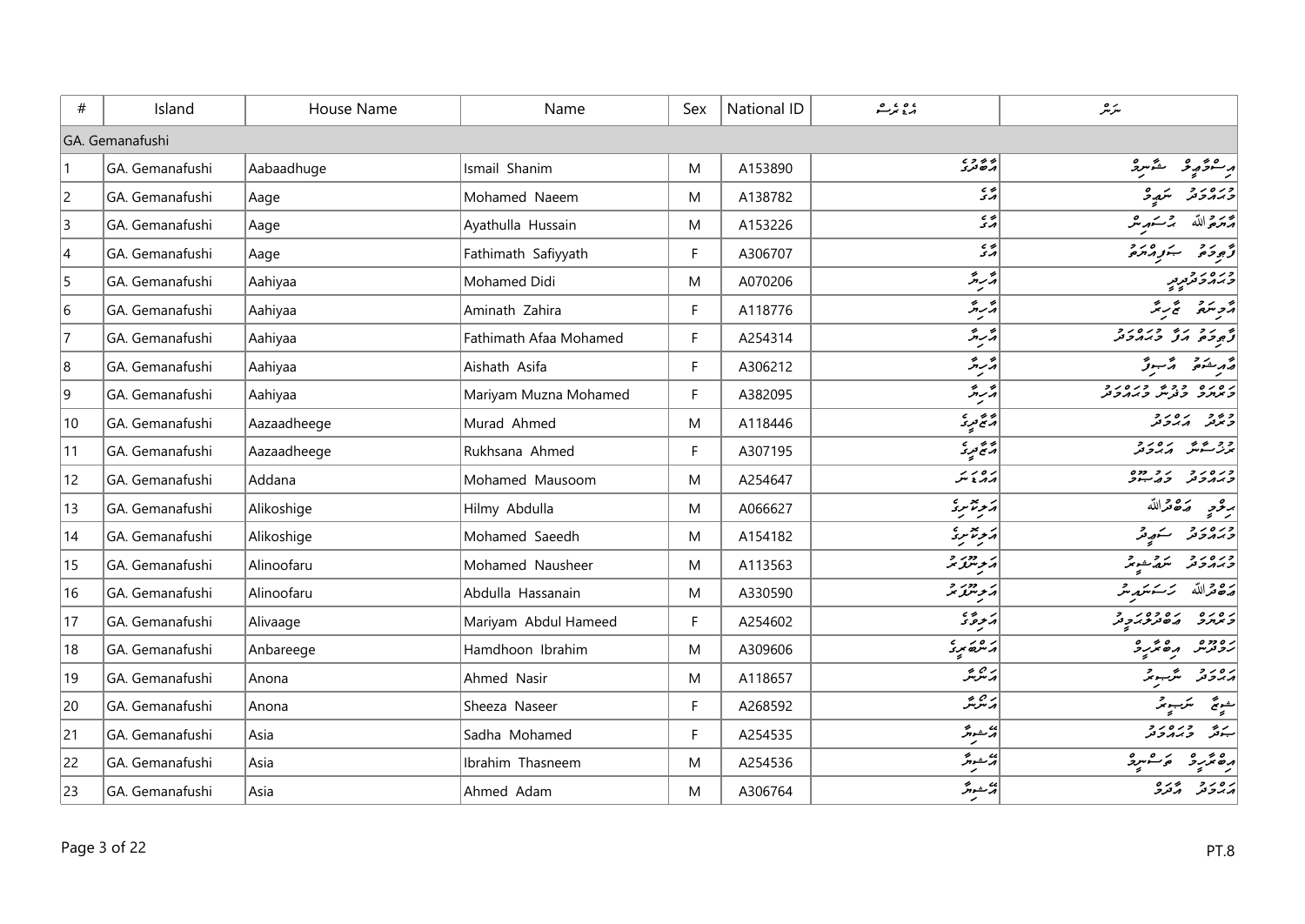| 24 | GA. Gemanafushi | Asia                | Hidhaya Mohamed         | F         | A306767 | ير<br>هر شەھر                                            | ر د دره در د                                                |
|----|-----------------|---------------------|-------------------------|-----------|---------|----------------------------------------------------------|-------------------------------------------------------------|
| 25 | GA. Gemanafushi | Asrumaage           | Mohamed Ghassaan        | M         | A307082 | ر ۱۵۶۵<br>مرسوبر <del>د</del> د                          | ورەرو برە ئەر                                               |
| 26 | GA. Gemanafushi | Asseyri             | Fathimath Nafha         | F         | A118673 | لئەرىئىمىر                                               | وَجِعَةٍ مَرْهِ مِ                                          |
| 27 | GA. Gemanafushi | Asseyri             | Ali Mushfig Nizam       | M         | A254340 | برە يىمر                                                 | ړَي دُڪرِوْ سِيُّو                                          |
| 28 | GA. Gemanafushi | Athamaage           | Fathimath Naghma        | F         | A306425 | د ر د د<br>  پره د د                                     | وٌ پر در پردو                                               |
| 29 | GA. Gemanafushi | Athireege           | Ibrahim Hussain         | M         | A035183 | رښته پرځ                                                 | رە ئەر ئەسىر ش                                              |
| 30 | GA. Gemanafushi | Athireege           | Seema Ahmed             | F         | A062187 | <br>  د حو مو د                                          | سرق اردونه                                                  |
| 31 | GA. Gemanafushi | Athireege           | Ahmed Azhar             | ${\sf M}$ | A252181 | ر<br>د هو مو د                                           | גם גם גבריב                                                 |
| 32 | GA. Gemanafushi | Athireege           | Sama Ibrahim            | F         | A307047 | <br>  مەھوىيەتى<br>                                      | سَرَقَ مِرْصَعَرْبِهِ                                       |
| 33 | GA. Gemanafushi | Baadeege            | Ahmed Sharid            | M         | A118635 | $\begin{array}{c}\n\zeta \\ \zeta \\ \zeta\n\end{array}$ | رەرد شىرىر                                                  |
| 34 | GA. Gemanafushi | Baadeege            | Shareera Abdulla        | F         | A118636 | په دي<br>خوند                                            | شميرتمر مكافرالله                                           |
| 35 | GA. Gemanafushi | Baadeege            | Moonis Ibrahim          | M         | A254500 | په دي<br>ځم                                              | در الراحل المتحديدة                                         |
| 36 | GA. Gemanafushi | Baadeege            | Mohamed Irusham Abdulla | ${\sf M}$ | A326335 | په په<br>خونو                                            | وره رو و و ده ره وړالله                                     |
| 37 | GA. Gemanafushi | Baadeege            | Aishath Neesha Hussain  | F         | A326339 | په دي<br>ځم                                              | أَمُّ مِ شَوْءٍ سِيشٌ بِرَ سَورِ سَرَ                       |
| 38 | GA. Gemanafushi | Baaranaage          | Ahmed Auzaam            | M         | A254673 | ه ر د ،<br>نه پرس                                        | גפני גביב                                                   |
| 39 | GA. Gemanafushi | Banafusaage         | Aminath Zaiha Hussain   | F         | A254585 | ە ئىرزىقى                                                | أأدينه والمراكب المسكر                                      |
| 40 | GA. Gemanafushi | Bilaaluge           | Ali Hussain             | M         | A022563 | ە ئۇنزى                                                  | أضعي الجاسكير مثل                                           |
| 41 | GA. Gemanafushi | <b>Blue Diamond</b> | Ismail Mizhan           | M         | A254671 | دومر پر ۵ ه<br>  حوج مرحر س                              | ويستخرموها ومحاشر                                           |
| 42 | GA. Gemanafushi | <b>Blue Heaven</b>  | Abdul Hameed Nasir      | M         | A036061 | و دو ، ر ه<br>ت <i>ه مو ر</i> چه                         | גם כפגבה האיירה                                             |
| 43 | GA. Gemanafushi | <b>Blue Heaven</b>  | Afeefa Manike           | F         | A087266 | و دو ، ر ه<br>ن <i>ن تر د</i> ر ش                        | ړنو د سر                                                    |
| 44 | GA. Gemanafushi | <b>Blue Heaven</b>  | Mariyam Naaz            | F         | A118655 | و دو پر رہ<br>ج <i>و تر ت</i> و س                        | ג פגם ביב<br>בי <i>נ</i> ות כ                               |
| 45 | GA. Gemanafushi | <b>Blue Heaven</b>  | Ali Nawaz               | ${\sf M}$ | A118656 | و دو ، ر ه<br><i>ه مور</i> و مگر                         | أوسمع المتوسي                                               |
| 46 | GA. Gemanafushi | <b>Blue Heaven</b>  | Mohamed Nadeem          | ${\sf M}$ | A118658 | و دو ، ر ه<br>ن <i>ن تر د</i> ر ش                        | ورەرو شەرو                                                  |
| 47 | GA. Gemanafushi | Bonthi              | Hussain Aiham Ali       | ${\sf M}$ | A254594 | صرمو                                                     | ج سکه شهر کرد که در در در در در در سر<br>مسلم سال ۱۳۸۳ میلی |
| 48 | GA. Gemanafushi | Bonthi              | Aishath Yooha Ali       | F         | A254595 | لقسفر                                                    |                                                             |
| 49 | GA. Gemanafushi | Bonthi              | Yumna Ali               | F         | A306935 | اقتصر                                                    | أترويثر أتمنح                                               |
|    |                 |                     |                         |           |         |                                                          |                                                             |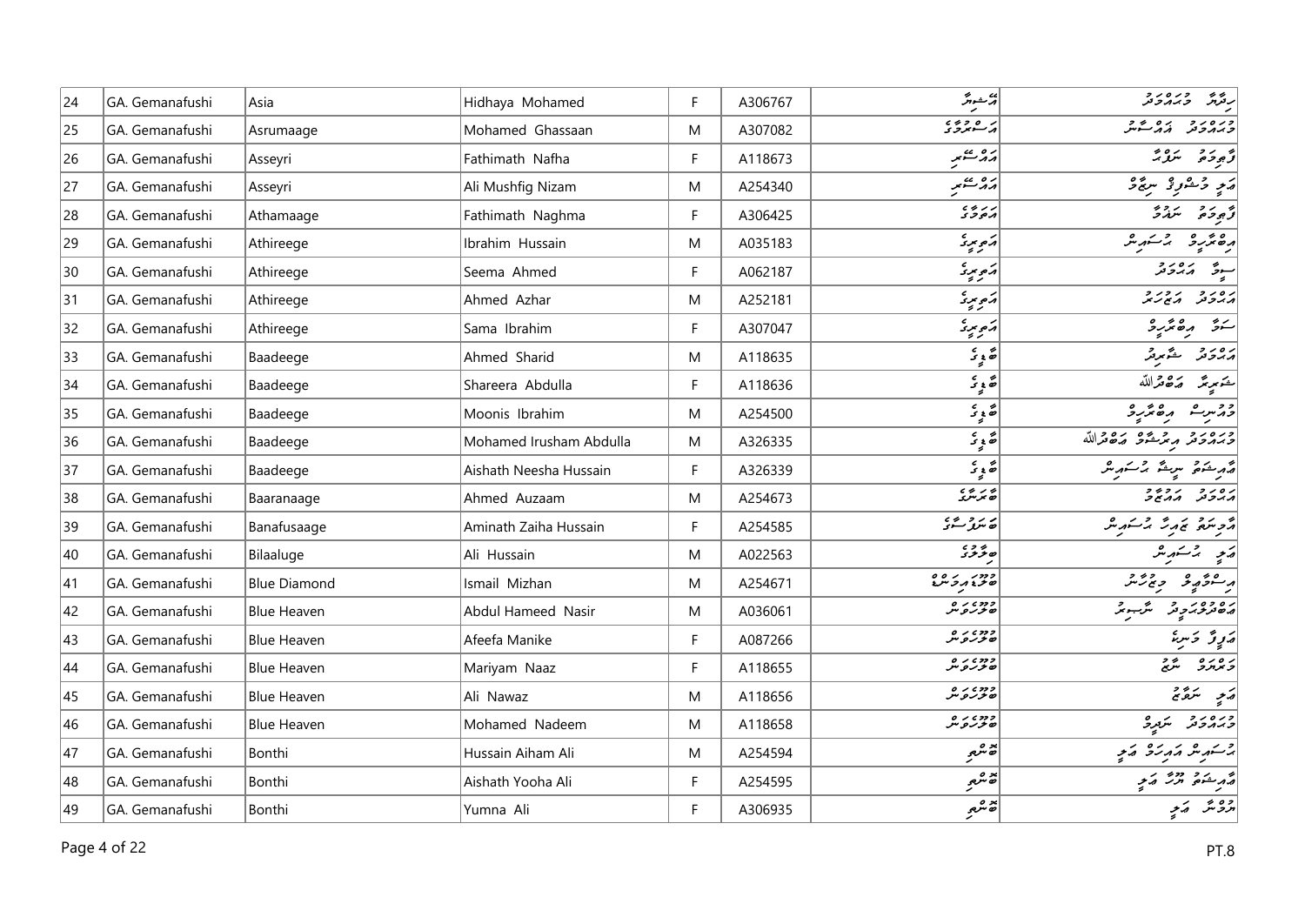| 50 | GA. Gemanafushi | Bonthi          | Ahmed Aiman Ali       | M  | A306942 | بر ه<br>ص <sup>مر</sup> ه                                          | أرور ومركبه وكمي                                         |
|----|-----------------|-----------------|-----------------------|----|---------|--------------------------------------------------------------------|----------------------------------------------------------|
| 51 | GA. Gemanafushi | Bonthi          | Mohamed Ameen Ali     | M  | A306943 | لقدمو                                                              | כנסגב הכתב הב                                            |
| 52 | GA. Gemanafushi | <b>Breez</b>    | Aishath Nifla         | F  | A306359 | و موبح<br>حويد                                                     | ۇرىشقى سروڭ                                              |
| 53 | GA. Gemanafushi | Chaandhaneege   | Ibrahim Naazim        | Μ  | A097123 | ۇ ھ <sub>ە</sub> ترىپ <sub>ى</sub>                                 | وەتمەر ئىنجۇ                                             |
| 54 | GA. Gemanafushi | Chabeyleege     | Mohamed Sobah Ali     | M  | A118709 | ری د ؟<br>کوه د پر                                                 |                                                          |
| 55 | GA. Gemanafushi | Dhah'soora      | Fathimath Didi        | F  | A118510 | ر ہ دور<br>تدرگر سوئیں                                             | ۇ بەر ئەتەرىر                                            |
| 56 | GA. Gemanafushi | Dhah'soora      | Ahmed Muslim          | M  | A306482 | ر ە دور<br>تىرەر سىيمىر                                            | 7072 2707                                                |
| 57 | GA. Gemanafushi | Dhandumatheege  | Thahiyya Najeeb       | F  | A254653 | ترسر و څرمو ځ                                                      |                                                          |
| 58 | GA. Gemanafushi | Dhauha          | Moosa Imad            | M  | A069276 | ر و پ<br>ترور                                                      | $3^{2}$<br>$3^{2}$ $3^{2}$ $3^{2}$                       |
| 59 | GA. Gemanafushi | Dhauha          | Aminath Zahira        | F  | A118464 | ر و بر<br>تر پر                                                    | أأروسكم المحمر بمر                                       |
| 60 | GA. Gemanafushi | Dhauha          | Ahmed Shimadh Moosa   | M  | A254430 | ترویز                                                              | ره رو <sub>شو</sub> ور ورم<br>مدونر <sub>شو</sub> ونر وم |
| 61 | GA. Gemanafushi | Dhauha          | Mohamed Shihad Moosa  | M  | A307228 | ر و پر<br>توپر بر                                                  | ورەرو جەرى دەن                                           |
| 62 | GA. Gemanafushi | Dheefuramge     | Ahmed Mimrah          | M  | A254678 | <br>  تړنو ترو تر                                                  | أرور و و ده                                              |
| 63 | GA. Gemanafushi | Dheriya         | Aminath Milna Mohamed | F  | A254387 | ى<br>قرىر پر                                                       | מ גבן כם בגבוב<br>גביעת בבית במגבת                       |
| 64 | GA. Gemanafushi | Dheriya         | Mafthooha Mohamed     | F  | A254390 | قرىرىژ                                                             | נ כממ - כנסנב<br>כנתל - כגולט                            |
| 65 | GA. Gemanafushi | Dhiyadhooge     | Mariyam Sithra        | F  | A118771 | ر دو ء<br>تر پر تر <sub>ک</sub>                                    | سىدە ئەتە<br>  ئە ئەرە                                   |
| 66 | GA. Gemanafushi | Dhiyadhooge     | Fareeda Yahya         | F. | A123862 | ر دو ء<br>تر پر تر <sub>ک</sub>                                    | توسیقر امریکار                                           |
| 67 | GA. Gemanafushi | Dhiyadhooge     | Mohamed Afraah        | Μ  | A254307 | ر دو ء<br>تر پر تر <sub>ک</sub>                                    | כנסנכ נספס<br><i>כג</i> ובט ו <i>בצי</i> ב               |
| 68 | GA. Gemanafushi | Dhiyadhooge     | Fathmath Shafa        | F  | A388425 | و دود و<br>مرتز ود                                                 | توجوحو شترتم                                             |
| 69 | GA. Gemanafushi | Dhiyadhooge     | Shifa Shafeeg         | F  | A388426 | تودوری                                                             | ڪرڙ ۽ ڪري تي                                             |
| 70 | GA. Gemanafushi | Dhonbageechaage | Ahmed Zaki            | M  | A124515 | بر <i>و پر پرځ</i>                                                 |                                                          |
| 71 | GA. Gemanafushi | Dhonbageechaage | Mohamed Ahlaam        | M  | A254619 | پر ۵ <sub>۵۵۵ ک</sub> ږي<br>تر <sub>نګر</sub> و <sub>نو کو</sub> ر | כנסני ניפס<br>כגמכת הגיב                                 |
| 72 | GA. Gemanafushi | Dhonbageechaage | Abdullah Kamal        | M  | A307064 | بره <i>چې پوځ</i>                                                  | رە قراللە ئەۋقر                                          |
| 73 | GA. Gemanafushi | Dhuni           | Khadheeja Ahmed       | F. | A118421 | قرسر                                                               | كزمرة كالمرور و                                          |
| 74 | GA. Gemanafushi | Dilkushaage     | Mariyam Shadhyfa      | F. | A307174 | ىر ۋ چ شەي                                                         | رەرە شەيرۇ                                               |
| 75 | GA. Gemanafushi | Ethumaage       | Mohamed Mansoor       | Μ  | A080105 | ن و دی<br>مرحوک                                                    | ورەرو رەپچە<br><i>פەم</i> ەدىر كەشبەتر                   |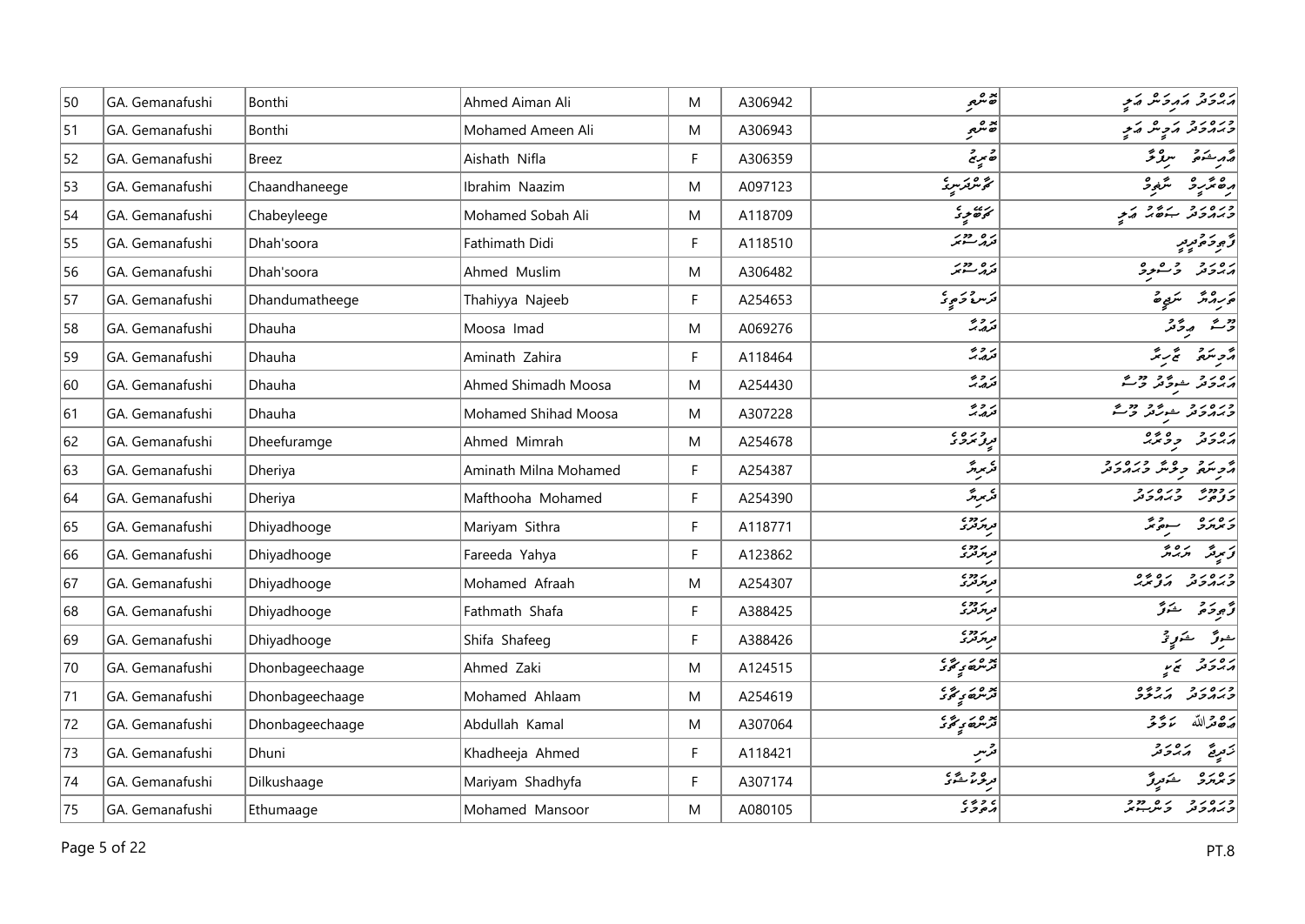| 76           | GA. Gemanafushi | Ethumaage      | Zeenath Adam           | F         | A118680 | <br>  د ه د د د               | يې سرچر د محرکز                                                                                                                                 |
|--------------|-----------------|----------------|------------------------|-----------|---------|-------------------------------|-------------------------------------------------------------------------------------------------------------------------------------------------|
| 77           | GA. Gemanafushi | Ethumaage      | Shamoon Adam           | M         | A118682 | ن و د د<br>مرحو د             | ر و دو و در و<br>شو <del>ر</del> پس مرتزح                                                                                                       |
| 78           | GA. Gemanafushi | Ethumaage      | Deena Adam             | F         | A254697 | ن و د د<br>مرحو د             | مریگر   <sub>م</sub> گ <i>رد</i> ه                                                                                                              |
| 79           | GA. Gemanafushi | Ethumaage      | Lamhaa Adam            | F         | A254699 | ن و د د<br>پره و د            | پره پر په پره                                                                                                                                   |
| 80           | GA. Gemanafushi | Ethumaage      | Sawaadh Adam           | ${\sf M}$ | A309567 | <br>  پره و د                 | ر دور وره                                                                                                                                       |
| 81           | GA. Gemanafushi | Ever Last      | Areefa Abdulla         | F         | A254518 | ى ئەسرىۋىسى<br>مەمۇرىسى       | ەھىراللە<br>  پرسپوتر                                                                                                                           |
| 82           | GA. Gemanafushi | Ever Last      | Abdul Ghanee           | M         | A254521 | پر <sub>تر م</sub> حرک م      | ره وه د سر<br>مەھىر برىش                                                                                                                        |
| 83           | GA. Gemanafushi | Ever Last      | Aishath Aleefa         | F         | A254525 | ى ئەرگەر <i>2</i> ° ھ         | أمار منكاتهم أوالمحياتي                                                                                                                         |
| 84           | GA. Gemanafushi | Ever Last      | Mohamed Jabir          | ${\sf M}$ | A260736 | ى بە بەرگە ھ<br>مەن ئەرگە سىز | כנסנכ בסיל                                                                                                                                      |
| 85           | GA. Gemanafushi | Ever Last      | Ahmed Moomin           | M         | A306703 | ى بەر بۇر 20<br>مەكەبىر ئۇسسو | גפינ כרכת                                                                                                                                       |
| 86           | GA. Gemanafushi | Fadunuvaage    | Ahmed Samaail          | M         | A254403 | ر د د » ،<br>تر ، سره د       | رەرد سەۋرىتى                                                                                                                                    |
| 87           | GA. Gemanafushi | Fahaage        | Mohamed Imran Ansam    | M         | A306248 | ۇرى                           | 2010 - 2010 - 2010 - 2010 - 20<br>2010 - 2010 - 2010 - 2010 - 2010 - 2010 - 2010 - 2010 - 2010 - 2010 - 2010 - 2010 - 2010 - 2010 - 2010 - 2010 |
| 88           | GA. Gemanafushi | Fanriyaa       | Ahmed Nooh             | M         | A254520 | زیربرگر                       | ر ہ ر د دور<br>גر د تر سر                                                                                                                       |
| 89           | GA. Gemanafushi | Fanriyaa       | Mariyam Raafiath Naeem | F         | A254523 | ئۇنترىبىرىگە                  | د وره د بر د منه د                                                                                                                              |
| $ 90\rangle$ | GA. Gemanafushi | Fanriyaa       | Fathimath Rahath       | F         | A306705 | ۇمىزىد                        | أوجوحه بمرد                                                                                                                                     |
| 91           | GA. Gemanafushi | Fanriyaa       | Mohamed Noorulla       | ${\sf M}$ | A306706 | ۇمىزىد                        | وبرەر دوچرالله                                                                                                                                  |
| 92           | GA. Gemanafushi | Farudhaage     | Bishara Abdulla        | F         | A118468 | ر و ر د<br>و برترد            | حشقتم وكافترالله                                                                                                                                |
| 93           | GA. Gemanafushi | Fashan         | Aishath Shara Fareed   | F         | A254717 | ۇئرىش                         | و ديده شکړ و بده.<br>د رشکي شکړ و بده                                                                                                           |
| 94           | GA. Gemanafushi | Fashan         | Aminath Shaya Fareed   | F         | A326323 | ۇترىش                         | مەمەمە ئەمەر ئەرەر                                                                                                                              |
| 95           | GA. Gemanafushi | Fehifarudhaage | Riluwan Abdulla        | ${\sf M}$ | A118575 | ا در در دره در در با<br>ا     | مرجوعه ركاة الله                                                                                                                                |
| 96           | GA. Gemanafushi | Fehige         | Aishath Zileyram       | F         | A115830 | ې ر <sup>ي</sup><br>تر بر     | أشهر شئوه بمحرمرد                                                                                                                               |
| 97           | GA. Gemanafushi | Fehige         | Fathimath Athifa       | F         | A118472 | ې<br>توريخ                    | والمحافظ المتعجز                                                                                                                                |
| 98           | GA. Gemanafushi | Fehige         | Abdulla Hussain        | ${\sf M}$ | A306613 | ې<br>توري                     | رە قراللە جىسكەب                                                                                                                                |
| 99           | GA. Gemanafushi | Fehikuri       | Abdul Azeez            | M         | A063314 | ې ريږ<br>فرسونتون             | ره وه ر<br>مەھەر <i>چى</i>                                                                                                                      |
| 100          | GA. Gemanafushi | Fehikuri       | Faheema Hassan         | F         | A118465 | د رياسته<br>مرس               | ۇرۇ يەشق                                                                                                                                        |
| 101          | GA. Gemanafushi | Fehikuri       | Ishara Abdul Azeez     | F         | A305830 | ۇرىۋىر                        | a contra contra                                                                                                                                 |
|              |                 |                |                        |           |         |                               |                                                                                                                                                 |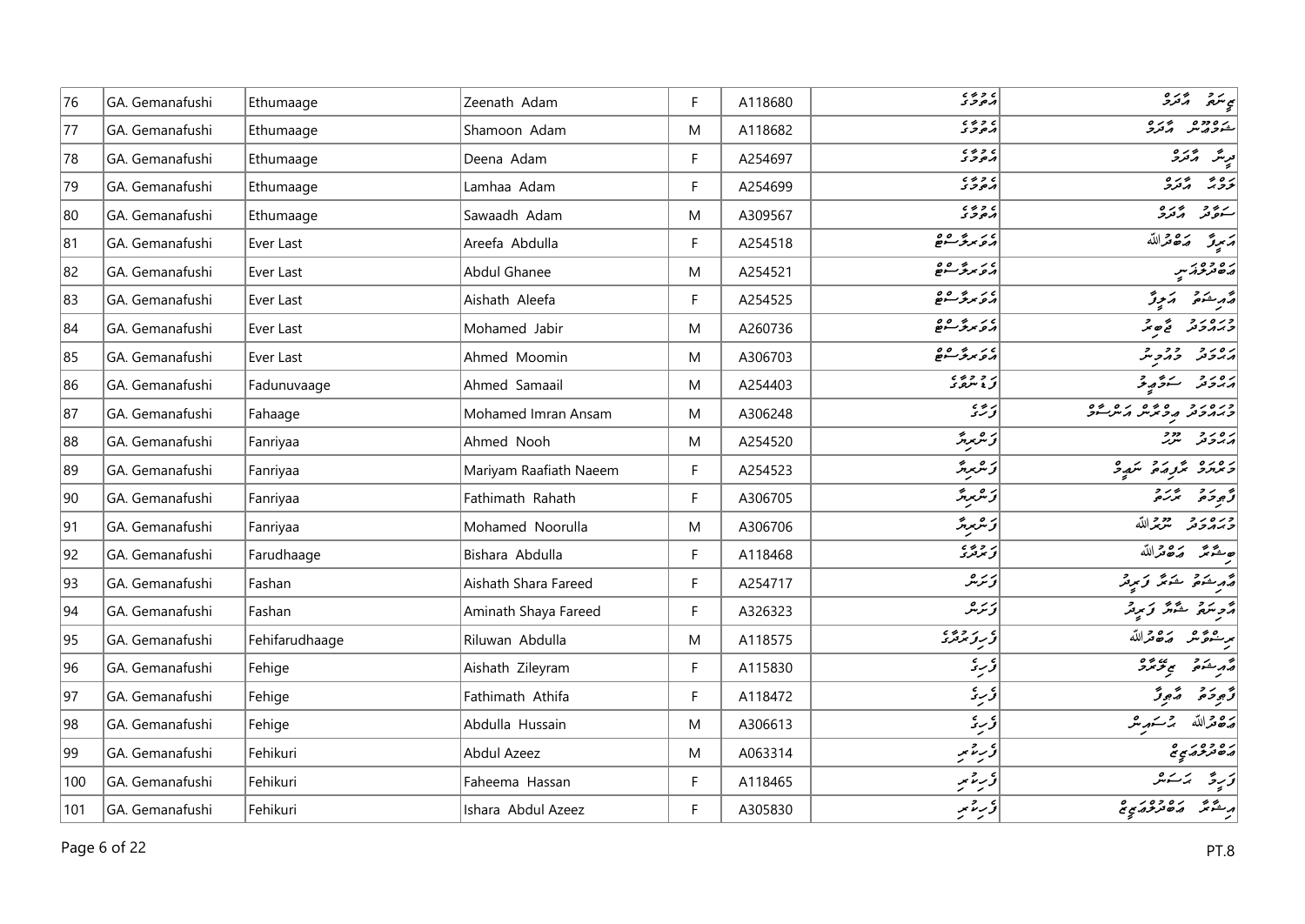| 102 | GA. Gemanafushi | Fehikuri      | Mohamed Ageel           | M  | A307223 | ۇرى <i>قى</i> ر                      | دره رو په کړې کله                                                   |
|-----|-----------------|---------------|-------------------------|----|---------|--------------------------------------|---------------------------------------------------------------------|
| 103 | GA. Gemanafushi | Fehikuri      | Aishath Shifana         | F  | A307226 | ۇرىئابىر                             | أقهر مشكاة المستوقية                                                |
| 104 | GA. Gemanafushi | Fehikuri      | Fathmath Thooza         | F. | A307227 | ۇرى <sup>ق</sup> بىر                 | ود بح<br>جو ج<br>ا تو بر در<br>ا                                    |
| 105 | GA. Gemanafushi | Fehivina      | Mariyam Arshee          | F  | A307062 | ۇروپر                                | ر ه ره در در د                                                      |
| 106 | GA. Gemanafushi | Fehivina      | Hawwa Raniya            | F  | A330602 | ۇروپر                                | رە ئەرگە                                                            |
| 107 | GA. Gemanafushi | Fenfiyaazuge  | Aishath Shany Shahid    | F  | A254370 | ، هروژه د                            | أقهر مشكرة المشرور مشرورة                                           |
| 108 | GA. Gemanafushi | Feyrumaage    | Mohamed Manaaf          | M  | A254353 | در و در د<br>تو بورس                 | ورەر دىر دە                                                         |
| 109 | GA. Gemanafushi | Feyrumaage    | Yoosuf Saleem           | M  | A258281 | ده و د »<br>توسرو د                  | در ده کرد د                                                         |
| 110 | GA. Gemanafushi | Feyrumaage    | Asma Saleem             | F. | A306494 | د، و و ،<br>توسرو د                  | ړ ه پخ سنږد                                                         |
| 111 | GA. Gemanafushi | Feyrumaage    | Ahmed Asnadh            | M  | A306495 | در و در د<br>تو بورس ی               | رەرد رەپر                                                           |
| 112 | GA. Gemanafushi | Feyrumaage    | Ibrahim Aswaadh         | M  | A306496 | د، و و ،<br>تو برو د                 | مەھەر بەر مەدە                                                      |
| 113 | GA. Gemanafushi | Finihiyaage   | Dr. Mandhoof Moosa      | M  | A309647 | و سربر پر د<br>تر سربر پر            | ، پر دورو دور                                                       |
| 114 | GA. Gemanafushi | Finihiyaage   | Raufa Moosa             | F  | A309650 | و سربر پر پر<br>تر تر تر پر          | بروی ووٹ                                                            |
| 115 | GA. Gemanafushi | Fiyaathoshige | Ismail Zabeeh           | Μ  | A118536 | و پر پر پر<br>تر مربو سر پر          | أراعتم ويحسن فكرجاجه                                                |
| 116 | GA. Gemanafushi | Fiyaathoshige | Ali Akram               | M  | A306850 | و پر پر ۽<br>پر مربوبر               | $\begin{array}{cc} 0 & 0 & 0 \\ 0 & 0 & 0 \\ 0 & 0 & 0 \end{array}$ |
| 117 | GA. Gemanafushi | Floras        | Ibrahim Thasmeen        | M  | A254573 | ە <i>مى پىر</i> ھ                    | مەھرىرى بىر شور                                                     |
| 118 | GA. Gemanafushi | <b>Floras</b> | Ahmed Thasheen          | M  | A254574 | ە <i>بىر شە</i>                      | رەرو برەپ                                                           |
| 119 | GA. Gemanafushi | Floras        | Mohamed Thasleem        | M  | A306906 | ە <i>? بۇ</i> رم                     | ورەرو رەرو                                                          |
| 120 | GA. Gemanafushi | Gemana        | Fathimath Shaffa Shiyam | F. | A254360 | ەرىر<br>ئەخ ئىر                      | توجوحو شهرتى شيروه                                                  |
| 121 | GA. Gemanafushi | Gemana        | Ahmed Roohulla Shiyam   | M  | A306517 | <sup>ى ر</sup> بىر                   | بره بر و دوچهالله شورگردی                                           |
| 122 | GA. Gemanafushi | Guldhasthaa   | Ahmed Saffah Saud       | M  | A254401 | وه بر ۵ پر<br>پ <sup>ح</sup> فرتس مر | גם גם גם מם גבב<br>גגבת התצג התת                                    |
| 123 | GA. Gemanafushi | Guldhasthaa   | Fathimath San'aa        | F  | A254425 | وه بر ۵ پر<br>پی توتر شد <i>ه</i>    | وتجوده سنعمد                                                        |
| 124 | GA. Gemanafushi | Gulisthaanuge | Hussain Zirar           | M  | A254544 | جمعہ صحیحۃ<br>  جمعہ صحیحۃ           | چە سەمەھەر سىزىمىتى ئىس                                             |
| 125 | GA. Gemanafushi | Gulisthaanuge | Muzayyina Latheef       | F. | A254545 | د و سره په دې                        | ديم مرمر ځېږو                                                       |
| 126 | GA. Gemanafushi | Gulisthaanuge | Mohamed Ziyau           | Μ  | A306794 | د په موسوي<br>  د پور موسوي          | و ر ه ر د<br>تر بر بر تر<br>سندوجر                                  |
| 127 | GA. Gemanafushi | Gulshan       | Fatheeh Ibrahim         | M  | A118706 | د ويدي پر                            | تومي مقترع                                                          |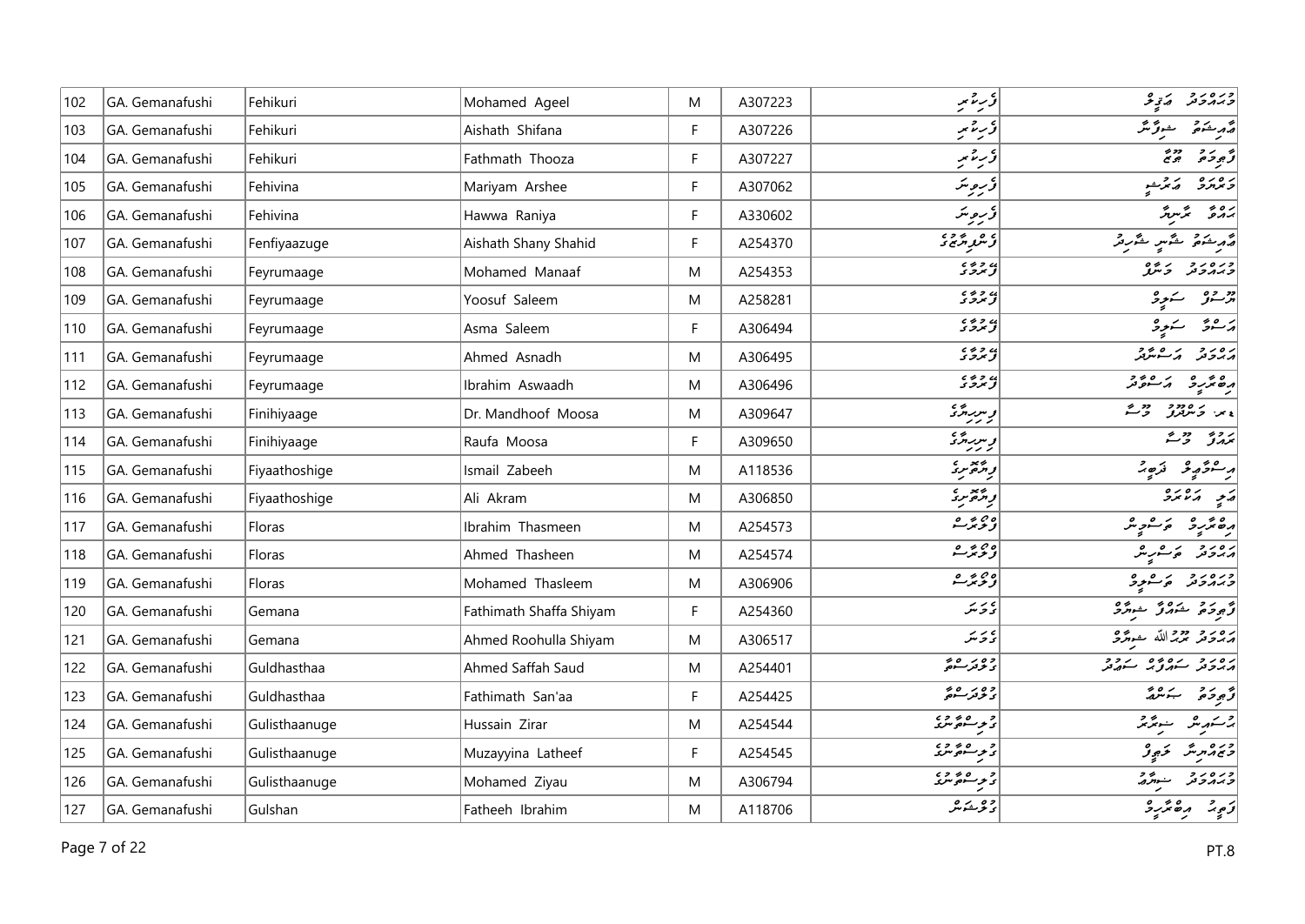| 128 | GA. Gemanafushi | Gulzaaruge       | Mariyam Didi            | F  | A066029 | و ه پر و و<br>د نومځ مرد                                                           | ر ه ر ه پر پر<br>د بربرد تو تو              |
|-----|-----------------|------------------|-------------------------|----|---------|------------------------------------------------------------------------------------|---------------------------------------------|
| 129 | GA. Gemanafushi | Gulzaaruge       | Ashifath Mohamed        | F  | A118411 | و ه پر و ،<br>د نومځ مود                                                           | و در دره دره<br>وگشونو د برمان              |
| 130 | GA. Gemanafushi | Gulzaaruge       | Sadhuran Mohamed        | M  | A306486 | و ه پر و ،<br>د نومځ مرد                                                           | ر و په وره رو<br>سوټرس ورمارونو             |
| 131 | GA. Gemanafushi | Habaruge         | Ibrahim Nishan          | M  | A100939 | ر ر د ه<br>ره بر د                                                                 | ەر ھەترىر <i>3</i><br>سرىشەشر               |
| 132 | GA. Gemanafushi | Habaruge         | Ilyas Shuaib            | M  | A305382 | ر ر و ،<br>رَ@ىرى                                                                  | و د در د در د                               |
| 133 | GA. Gemanafushi | Happy Villa      | Ifasha Hassan           | F. | A254587 | رڻج و گر                                                                           | مەرىسى ئەسكىر                               |
| 134 | GA. Gemanafushi | Haveeree Asseyri | Aminath Zulaikha        | F  | A111786 | رَ <sub>ءٍ م</sub> ِردَ <sub>م</sub> ُر <sup>م</sup> و ي <sub>َن</sub> مبر         | أأوبته وتحدثه                               |
| 135 | GA. Gemanafushi | Haveeree Asseyri | Fathimath Thooma        | F. | A118686 | ئە <sub>ھ بىر</sub> ىدە مەسىر                                                      | توجوحه ودي                                  |
| 136 | GA. Gemanafushi | Haveeree Asseyri | Ahmed Bunyameen         | M  | A149872 | ئە <sub>ھە</sub> پىرە مەھمىيە<br>مە                                                | ره دو ده ده م                               |
| 137 | GA. Gemanafushi | Haveeree Asseyri | Mariyam Shazma          | F  | A254701 | رَه بِرِرَرْ مُشَمّرِ                                                              | ره ره<br>تر پرسرتر مشوی <mark>ح</mark>      |
| 138 | GA. Gemanafushi | Haveeree Asseyri | Kalaamullahi Rashaad    | M  | A254704 | ئە <sub>ھ بىر</sub> ىدە مەسىر                                                      | تذقرة الله تمر يحمر                         |
| 139 | GA. Gemanafushi | Haveeree Asseyri | Adam Mazahim            | M  | A309573 | ائەھ بىرەرە مەر<br>سىق ئىرەرە مەسىر                                                | أثروه ومجرو                                 |
| 140 | GA. Gemanafushi | Haveeree Asseyri | Aishath Nazumaa Rashaad | F  | A309574 | ئە <sub>ھ بىر</sub> ىدە ش <sup>ى</sup> مىر                                         | وأوحدهم الترج الاحتفار                      |
| 141 | GA. Gemanafushi | Hilihilaage      | Hassan Didi             | M  | A066683 | ر و ر و <sup>ه</sup><br>ر د ر                                                      | ئەسە ئىرىدىر<br>ئ                           |
| 142 | GA. Gemanafushi | Hilihilaage      | Ahmed Mafthooh          | M  | A254429 | ر و ر ۇ ؟<br>بر بر                                                                 | נים ביניים ביניים<br>הגבה בניםג             |
| 143 | GA. Gemanafushi | Hirudhumaage     | Mariyam Shahuzadha      | F  | A307306 | ر و و د ،<br>ر بوترو <sub>ک</sub>                                                  | ر ه ر ه<br><del>د</del> بربرگ<br>شەرىجە تىر |
| 144 | GA. Gemanafushi | Hithaffinivaage  | Naxeem Hussain          | M  | A161826 | رىمۇر بىر <i>مۇ</i> ئ                                                              | لتكفي فالمتكرمين                            |
| 145 | GA. Gemanafushi | Hithaffinivaage  | Rugiyya Shajan Hussain  | F  | A254354 | رە ئرو بىرۇ ئى                                                                     | جرى مەسىم ئەسكى بر ئىسكىر بىر               |
| 146 | GA. Gemanafushi | Hithaffinivaage  | Mohamed Afrah Hussain   | M  | A306506 | رە ئ <sub>ىر ب</sub> ورى<br>بەھ ئىرىس ئى                                           | ورەرو رەپوە جەشرىر                          |
| 147 | GA. Gemanafushi | Honey Moon       | Ahmed Khalaf            | M  | A254502 | ئە بىر 3 مىر<br>ئە                                                                 | پره رو بر رو                                |
| 148 | GA. Gemanafushi | Honey Moon       | Aishath Ibadha          | F  | A306646 | ئە بىر 3 مىر<br>ئە                                                                 | وكريشكم وكافر                               |
| 149 | GA. Gemanafushi | Honey Moon       | Mohamed Lareef          | M  | A306647 | ئە بىر 3 مىر<br>ئە                                                                 | ورەر دىرە                                   |
| 150 | GA. Gemanafushi | Huravee          | Fathimath Shaufa        | F. | A254321 | شرتمو                                                                              | توجوجو الشمرقر                              |
| 151 | GA. Gemanafushi | Huravee          | Ismaeel Shafeeu         | M  | A254323 | 2 تىرى                                                                             | ر شر <i>ۇ يۇ شۇر</i> ۇ                      |
| 152 | GA. Gemanafushi | Huravee          | Mohamed Nafeel          | M  | A306434 | رحمزي                                                                              | <i>درورو مرتم</i>                           |
| 153 | GA. Gemanafushi | <b>lhsaas</b>    | Fathimath Reena Ahmed   | F  | A254649 | $\overline{\mathcal{L}^{\mathcal{L}}\mathcal{L}^{\mathcal{G}}_{\mathcal{A}}}\vert$ | تح و د د په پره د د د                       |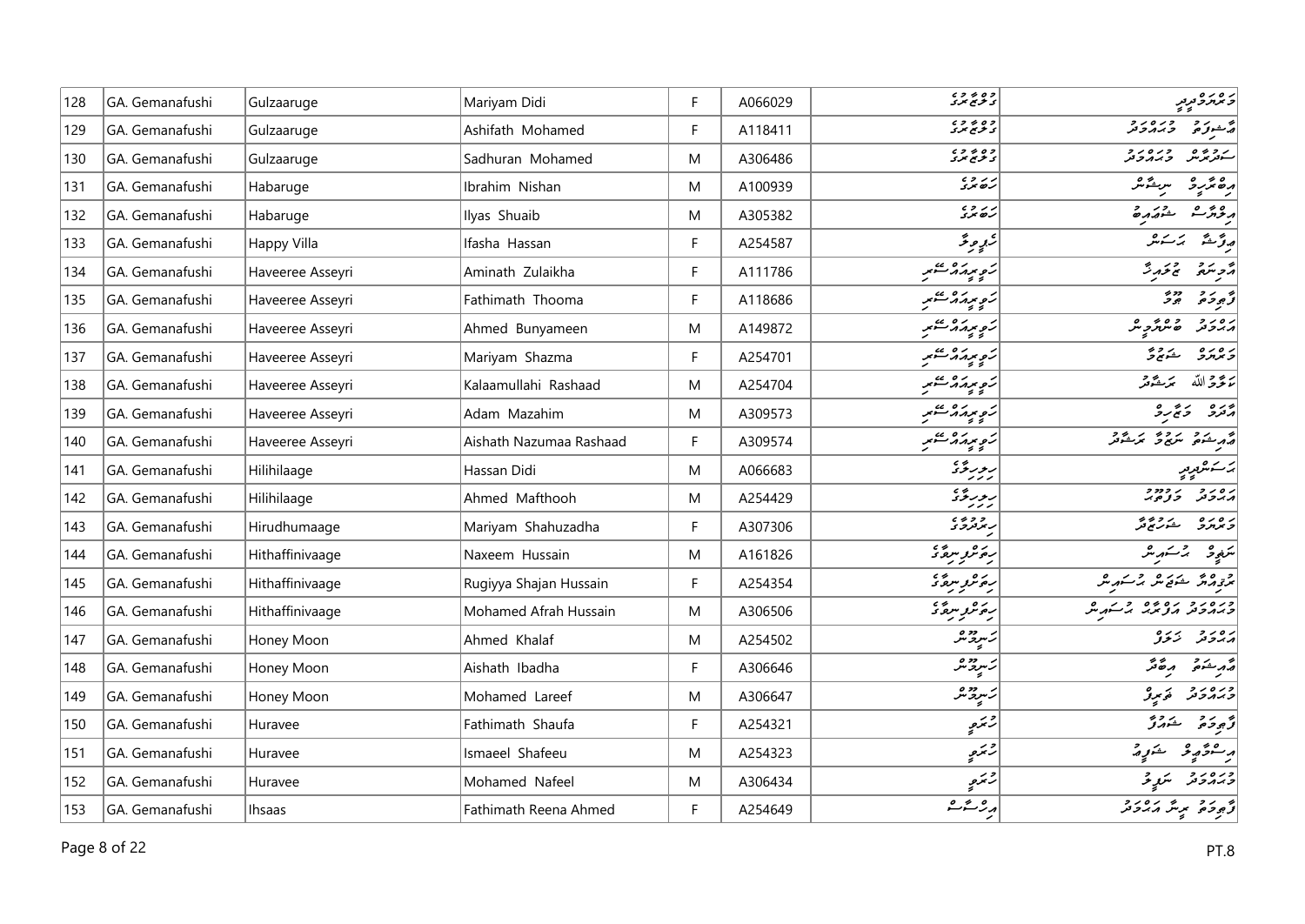| 154 | GA. Gemanafushi | lhsaas            | Aishath Reema Ahmed   | F         | A388718 | <br>  پر <sup>م</sup> ر شر م           | م المستوفر المركب المركب والمر                                                                                                                                                                     |
|-----|-----------------|-------------------|-----------------------|-----------|---------|----------------------------------------|----------------------------------------------------------------------------------------------------------------------------------------------------------------------------------------------------|
| 155 | GA. Gemanafushi | Irudheymaage      | Mohamed Nashiu Ismail | M         | A254434 |                                        | כנים בר וליינה הייכתיב                                                                                                                                                                             |
| 156 | GA. Gemanafushi | Irufuheyge        | Ali Haamy Hassan      | M         | A254555 | پر بوده په<br>  پر بور ژ               | أريموا المحمور الكاسكر                                                                                                                                                                             |
| 157 | GA. Gemanafushi | Irufuheyge        | Mohamed Hassaan       | M         | A306820 | <br>  مرگورئ                           | ورەرو رەپ ش                                                                                                                                                                                        |
| 158 | GA. Gemanafushi | Irumatheege       | Hassan Ibrahim        | ${\sf M}$ | A085814 | <br> پرېژد ځو د                        | برسك مقتررة                                                                                                                                                                                        |
| 159 | GA. Gemanafushi | Irumatheege       | Abdulla Ibrahim       | M         | A101252 | وېږېږي                                 | رە قىراللە مەھمگىرى                                                                                                                                                                                |
| 160 | GA. Gemanafushi | Irumatheege       | Aminath Didi          | F         | A306736 | ېر بر دې<br>بر بر دې د                 | ا پژ <sub>خر میکنم</sub> ورور<br>ا                                                                                                                                                                 |
| 161 | GA. Gemanafushi | Irumatheege       | Moosa Naseer          | M         | A306750 | د بر در ه<br>د بر د هو د               | در میں مرکز کے مقدم کر اس کے مقدم کر اس کے مقدم کر اس کے مقدم کر کے لیے جاتی ہے۔<br>مقدم کر مقدم کے مقدم کے مقدم کر اس کے مقدم کر مقدم کر کے مقدم کر کے مقدم کر کر کر کر کر کر کر کر کر کر کر کر ک |
| 162 | GA. Gemanafushi | Irumatheege       | Saddam Ibrahim        | ${\sf M}$ | A323145 | <br> پرېژد ځو د                        | ر ه و ه<br>سوټرنر<br>ەرھ ئرىر ۋ                                                                                                                                                                    |
| 163 | GA. Gemanafushi | Itha              | Aishath Didi          | F         | A103044 | ەرىئى                                  | ر<br>د کمر شکوه تورتور                                                                                                                                                                             |
| 164 | GA. Gemanafushi | Ithamui           | Mohamed Aleem Ibrahim | M         | A254426 | برځ څه                                 | כנסגב גם הסתיב                                                                                                                                                                                     |
| 165 | GA. Gemanafushi | Ithamui           | Mariyam Aliya Ibrahim | F         | A254427 | برځ څهر                                | במתב הציה תפתיב                                                                                                                                                                                    |
| 166 | GA. Gemanafushi | Javaahiru Vaadhee | Mariyam Ibrahim       | F         | A092522 | <br>  ئ قرىر ترقر م <sub>ى</sub>       | ەھ ئرىرى<br>ر ەر ە                                                                                                                                                                                 |
| 167 | GA. Gemanafushi | Javaahiru Vaadhee | Bahaullah Ibrahim     | M         | A160380 | ئەقەر بىرقەمەر                         | ە ھەترىر <sup>ە</sup><br>يحرقه اللّه                                                                                                                                                               |
| 168 | GA. Gemanafushi | Javaahiru Vaadhee | Malikullah Ibrahim    | M         | A306800 | ر گرېر گرو<br>د کرېمرگ <sup>و</sup> کړ | وە ئۆرۈ<br> ترمريم الله                                                                                                                                                                            |
| 169 | GA. Gemanafushi | Javaahirumaage    | Fathimath Zahira      | F         | A001268 | پر ځېږ چې په<br>  پنج ځې چر چې چې      | توجوخو تجربته                                                                                                                                                                                      |
| 170 | GA. Gemanafushi | Javaahirumaage    | Aishath Zahira        | F         | A093325 | روپە دەپ                               | أقرمر شكوم تجربتمر                                                                                                                                                                                 |
| 171 | GA. Gemanafushi | Javaahirumaage    | Hawwa Ilma Zahir      | F         | A254373 | ریم روی ،<br>  بی قر برقر <sub>ک</sub> | $\frac{2}{3}$ $\frac{2}{3}$ $\frac{2}{3}$ $\frac{2}{3}$ $\frac{2}{3}$                                                                                                                              |
| 172 | GA. Gemanafushi | Javaahirumaage    | Mariyam Zahira        | F         | A306565 | ر پر پر پر پر<br>محمد سرچ <sub>ک</sub> | ر ه ر ه<br><del>د</del> بربرد<br>پچ پر پټر                                                                                                                                                         |
| 173 | GA. Gemanafushi | Javaahirumaage    | Ismail Zaahir         | M         | A306567 | ر پر پر پر پر<br>نے برگر پر پر پ       | وستوصفه والمحاربة                                                                                                                                                                                  |
| 174 | GA. Gemanafushi | Javaahirumaage    | Layaan Mohamed        | M         | A355249 | پر ځېږ چې په<br>  پنج ځې چر چې چې      | د و دره دو                                                                                                                                                                                         |
| 175 | GA. Gemanafushi | Kaamineege        | Mohamed Habeeb        | M         | A102156 | مڈحہ سر <sup>ی</sup><br>م              | 001 21012                                                                                                                                                                                          |
| 176 | GA. Gemanafushi | Kaamineege        | Aishath Nikuhath Ali  | F         | A254644 | م <sup>م</sup> َّ حرسي ج               | ومستوفي سرمانا فأوجبه                                                                                                                                                                              |
| 177 | GA. Gemanafushi | Kahanbuthila      | Almas Rashad          | ${\sf M}$ | A306990 | برئه سرة مركز                          | رەۋب پرېژ                                                                                                                                                                                          |
| 178 | GA. Gemanafushi | Kahanbuthila      | Aishath Ishaa Rashad  | F         | A326297 | ئەئەسھەم ئە                            | مەر شىم ئەر سىگە ئىر شىرى                                                                                                                                                                          |
| 179 | GA. Gemanafushi | Kashmeeru Vaadhee | Ahmed Ayaz Hussain    | M         | A254572 | ئەشقۇ برۇنىر                           | גפני גובר הביתית                                                                                                                                                                                   |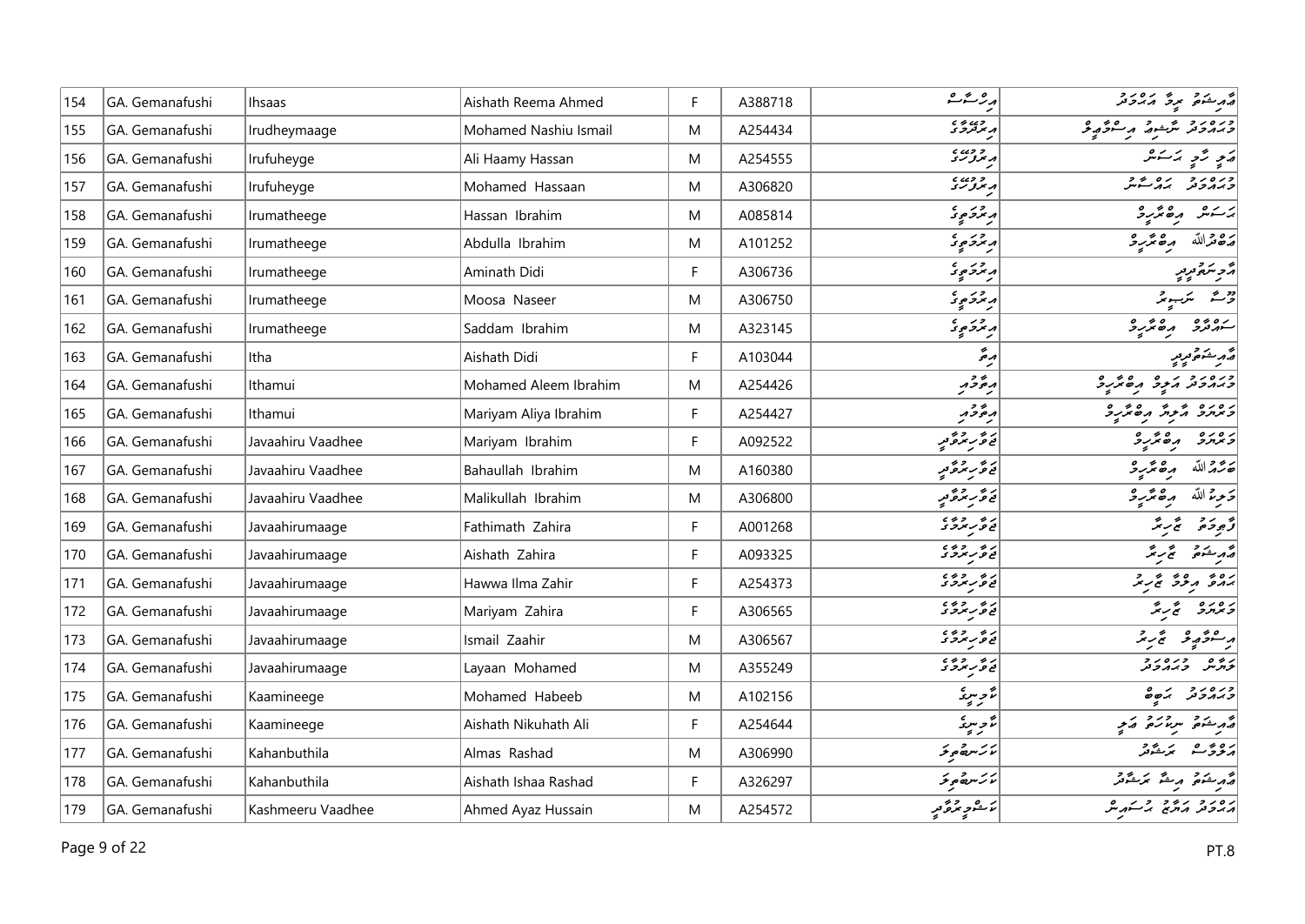| 180 | GA. Gemanafushi | Kashmeeru Vaadhee | Mohamed Hussain              | M           | A306904 | ئەشقىر برۇ تېر                        | ورەرو روسهر                                            |
|-----|-----------------|-------------------|------------------------------|-------------|---------|---------------------------------------|--------------------------------------------------------|
| 181 | GA. Gemanafushi | Kedholhumaage     | Faruhaad Abdulla             | M           | A061074 | ړ پر و بو ړ<br>ما فرغرنو ک            | و ووو ده درالله                                        |
| 182 | GA. Gemanafushi | Kedholhumaage     | Aishath Mareena              | F           | A061772 | ړ پر د بر ړ<br>ما تعریل تر ت          | أورشوه ومرتكز                                          |
| 183 | GA. Gemanafushi | Kedholhumaage     | Aboo Moosal Ashary Mohamed   | M           | A306526 | ړ پر د بر ړ<br>ما تعریل تر ت          | נור ורגם גם גבור כגוברי                                |
| 184 | GA. Gemanafushi | Kedholhumaage     | Aboo Zarrul Ghifaree Mohamed | M           | A333620 | ) مو و پر م<br>ما تعری بی             | מי גם כם פי כגובת<br>  גם הוא בוקציק כגובת             |
| 185 | GA. Gemanafushi | Kenereege         | Ahmed Nazih                  | M           | A300040 | ى ئەرىپە ئ                            | أرور و سره بر                                          |
| 186 | GA. Gemanafushi | Kethi             | Mariyam Ameena               | F           | A118745 | ء<br>موھجہ                            | د ۱۵۷۵ کمرچنگر                                         |
| 187 | GA. Gemanafushi | Kethi             | Ahmed Azif                   | M           | A306275 | ء<br>موھ                              | رەر ئەر                                                |
| 188 | GA. Gemanafushi | Kethi             | Aminath Azfa                 | F           | A306276 | ء<br>موھ                              | أزويته المنحق                                          |
| 189 | GA. Gemanafushi | Kethi             | Ismail Axim                  | M           | A377705 | ء<br>مومج                             | وستوصفه ومجود                                          |
| 190 | GA. Gemanafushi | Lainoofarumaage   | Agleema Ahmed                | F           | A147799 | ى پەر دەپرى<br>ئىمەسىرىسى ئ           | پره بورگ<br>بر ٥ پر و<br>م <i>ر</i> بر <del>و</del> تر |
| 191 | GA. Gemanafushi | Lainoofarumaage   | Ageela Ahmed                 | $\mathsf F$ | A306348 | ى پەر دەپرى<br>خىر سرىمىزى            | كەنچ قر كەردىر                                         |
| 192 | GA. Gemanafushi | Lainoofarumaage   | Adila Ahmed                  | F           | A306349 | ى پەر دەپرى<br>ئىمەسىرىسى ئ           | ړ پرې د پر د د                                         |
| 193 | GA. Gemanafushi | Leena Hiya        | Dhunya Abdul Latheef         | F           | A112079 | ىيە ئىزىرى <i>د</i> ۇ                 | و و پر دو وو په و<br>ترس پر ماندېر <del>تر</del> جو تر |
| 194 | GA. Gemanafushi | Leena Hiya        | Dhulha Abdul Latheef         | $\mathsf F$ | A112082 | وپتزریز                               | وە ئەھەمدىن ۋ                                          |
| 195 | GA. Gemanafushi | Lonuveli          | Abdulla Muammir              | M           | A254620 | بددء                                  | أروح الله وبروجر                                       |
| 196 | GA. Gemanafushi | Love Nest         | Jaadhullah Rasheed           | M           | A158147 | ر ە ، رە ە<br>مەركىب                  | قَوْمَرْاللّه مَرَسْوِمْر                              |
| 197 | GA. Gemanafushi | Manzil            | Mariyam Sana Mohamed         | F           | A306755 | 5 ئىرى پى                             | رەرە بەي درەرد                                         |
| 198 | GA. Gemanafushi | Miskidhdhoshuge   | Hawwa Nafiza                 | $\mathsf F$ | A118590 | د مهم ه پر د ،<br>بر سوم تر پر د      | برەپچ<br>سُمَعِ فَدَّ                                  |
| 199 | GA. Gemanafushi | Miskidhdhoshuge   | Aishath Fazeela              | F           | A128281 | د صوره ده ده.<br>د سوره تریرد         | ەربىق ئەيدۇ                                            |
| 200 | GA. Gemanafushi | Miskidhdhoshuge   | Abdul Salam                  | M           | A130656 | و ره په وده<br>تر سور ورس             | ر ه و ه ر ر وه<br>پرې تر پر سونونې                     |
| 201 | GA. Gemanafushi | Miskidhdhoshuge   | Zainab Shazula               | F           | A307004 | د صدره و <del>بدوء</del><br>سرم فرمزد | ىم سىھ شىمى ئى                                         |
| 202 | GA. Gemanafushi | Muraka            | Mohamed Yooh Ibrahim         | M           | A254603 | ويرر                                  | כנסנב חדר חם מנב                                       |
| 203 | GA. Gemanafushi | Mushthareege      | Abdulla Azan                 | M           | A254333 | ر مشور <i>مړ</i> ی<br>مشور مړي        | مَصْحَدَاللّهُ مَتَّمَّتَرَ                            |
| 204 | GA. Gemanafushi | Mushthareege      | Ahmed Azzam                  | M           | A254335 | و شوېر په<br>د شوې پېړۍ               | גם גם גם בב<br>הגבת ההבב                               |
| 205 | GA. Gemanafushi | Neel Villa        | Affan Abdul Gayyoom          | M           | A254480 | ىردگە ئۇ                              | ره په مره ده بره دده<br>همرنی مره مرمزنی مرمر          |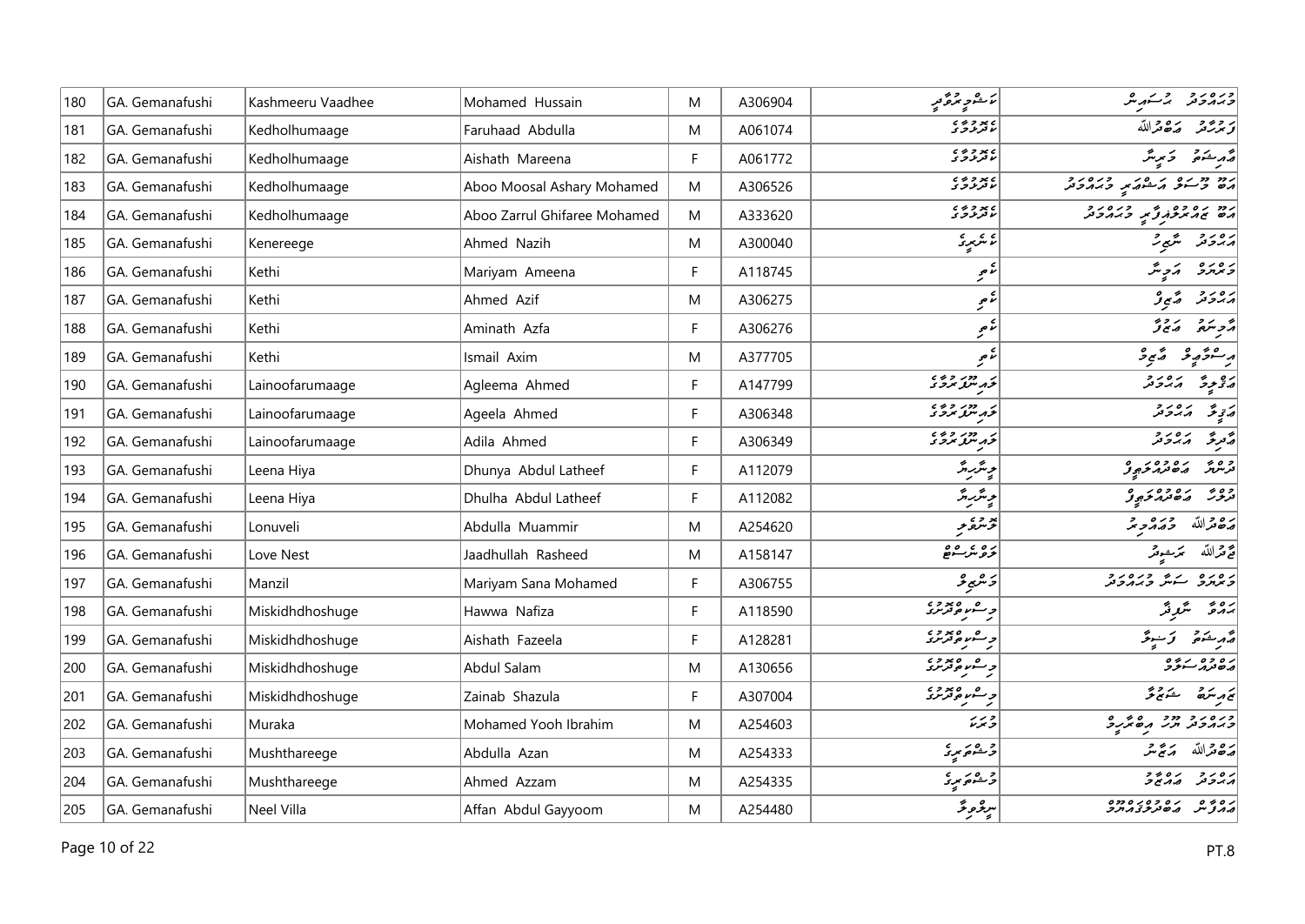| 206 | GA. Gemanafushi | Neeloafaru      | Aishath Zimna            | F  | A150330 | سرچونر چه                          | وكهر مشكاته ويرونكر                                    |
|-----|-----------------|-----------------|--------------------------|----|---------|------------------------------------|--------------------------------------------------------|
| 207 | GA. Gemanafushi | Neeloafaru      | Mohamed Zeehan Zubair    | M  | A254381 | سرچونه<br>پېرخونه                  | כנסגב ביליל בני ב                                      |
| 208 | GA. Gemanafushi | Neeloafaru      | Ziuna Zubair             | F  | A254383 | سرچونه                             | $\begin{bmatrix} 2 & 2 & 2 \\ 2 & 2 & 2 \end{bmatrix}$ |
| 209 | GA. Gemanafushi | Neeloafaru      | Zaheera Zubair           | F  | A254384 | سرچونه                             | $\begin{bmatrix} 2 & 2 & 3 \\ 2 & 2 & 3 \end{bmatrix}$ |
| 210 | GA. Gemanafushi | Neeloafaru      | Ziyadha Zubair           | F  | A306586 | سرچونر چه                          | پروگر ہے تھ ہر تر                                      |
| 211 | GA. Gemanafushi | New Flower      | Mohamed Zeeshan          | M  | A254331 | سرچ و محرکے سر                     | ورەرو بېشگىر                                           |
| 212 | GA. Gemanafushi | New Flower      | Aminath Raisham          | F  | A306442 | سرد و پژند                         | أأترجع بمراعك                                          |
| 213 | GA. Gemanafushi | New Flower      | Aishath Reeshan          | F  | A306446 | سرد و ځړې پر                       | أقهر شوقه المرتشونكر                                   |
| 214 | GA. Gemanafushi | Nookokaage      | Mohamed Inaan            | M  | A082304 | وویو پر پر<br>سربر رکھ ت           | ورەر د پرس                                             |
| 215 | GA. Gemanafushi | Nookokaage      | Ali Asnaanu Abdulla      | M  | A094002 | وویر پر ے<br>سربر بر <sub>ک</sub>  | أرجع مركب من معاهدالله                                 |
| 216 | GA. Gemanafushi | Nookokaage      | Maumoon Ibrahim          | M  | A309419 | وویر بر بر<br>سربر بر <sub>ک</sub> | בגבים גם בביב                                          |
| 217 | GA. Gemanafushi | Nookokaage      | Aishath Zuha Abdulla     | F. | A346787 | وویو پر پر<br>سربر رکھ ت           | قمر شوم تم ته مكان الله                                |
| 218 | GA. Gemanafushi | Nooreege        | Mariyam Nazveela         | F  | A254709 | يژېږي                              | رەرە شىروگە                                            |
| 219 | GA. Gemanafushi | Nooruhsabaah    | Fathimath Rizna Saleem   | F  | A254392 | دد و ه بر ده ه<br>سرپور ښونځه      | أزُودَة برة يرُ سَوِدْ                                 |
| 220 | GA. Gemanafushi | Nooruhsabaah    | Mariyam Rizana Saleem    | F  | A363265 | دد ده د پره<br>سربر د شون پر       | دېمرمرق برغ بنګر سکوچو                                 |
| 221 | GA. Gemanafushi | Oceanreed       | Aminath Zuha             | F  | A322985 | رمستوسر مرید می                    | أرمح سنتجرج المحارثة                                   |
| 222 | GA. Gemanafushi | Orchid Villa ge | Mariyam Khathuma Mohamed | F. | A306781 | ېم د ځمو څونه<br>مړينې مرغۍ        | נסנס נכש כנסנכ<br>כמחב לקב במחבת                       |
| 223 | GA. Gemanafushi | Orchidmaage     | Ali Adil                 | M  | A040886 |                                    | پَن په په په په په په په                               |
| 224 | GA. Gemanafushi | Orchidmaage     | Ilham Ahmed              | M  | A040887 |                                    | پر 2 پر 5<br>ەربەر                                     |
| 225 | GA. Gemanafushi | Orchidmaage     | Ismail Izhan             | M  | A118478 |                                    | و جاھڙھ ھو ھو گھر                                      |
| 226 | GA. Gemanafushi | Orchidmaage     | Adam Zalif               | M  | A118500 | 0.<br> پرس و و ی                   | وره وتحرو                                              |
| 227 | GA. Gemanafushi | Orchidmaage     | Aishath Nadha Fareed     | F  | A254395 |                                    | ە ئەشكە ئىقى كەيدى                                     |
| 228 | GA. Gemanafushi | Orchidmaage     | Moosa Farish Ahmed       | M  | A306623 | م د د د ،<br>مرد د د د<br>╭        | وحث وٌ برے مندوبر                                      |
| 229 | GA. Gemanafushi | Paradise        | Aminath Shaizam          | F  | A254648 | ې ئېرې مرگ<br>برگو ئومړن           | أروسكم فسكري                                           |
| 230 | GA. Gemanafushi | Park Way        | <b>Abudhul Muhsin</b>    | M  | A038466 | یو ره در<br>بو مورا حر             | ره وه وو<br>پره تربو تر سوس                            |
| 231 | GA. Gemanafushi | Park Way        | Aishath Didi             | F  | A118727 | ه وه بن<br>تو بورا و               | وگهرڪو <i>گورور</i><br>م                               |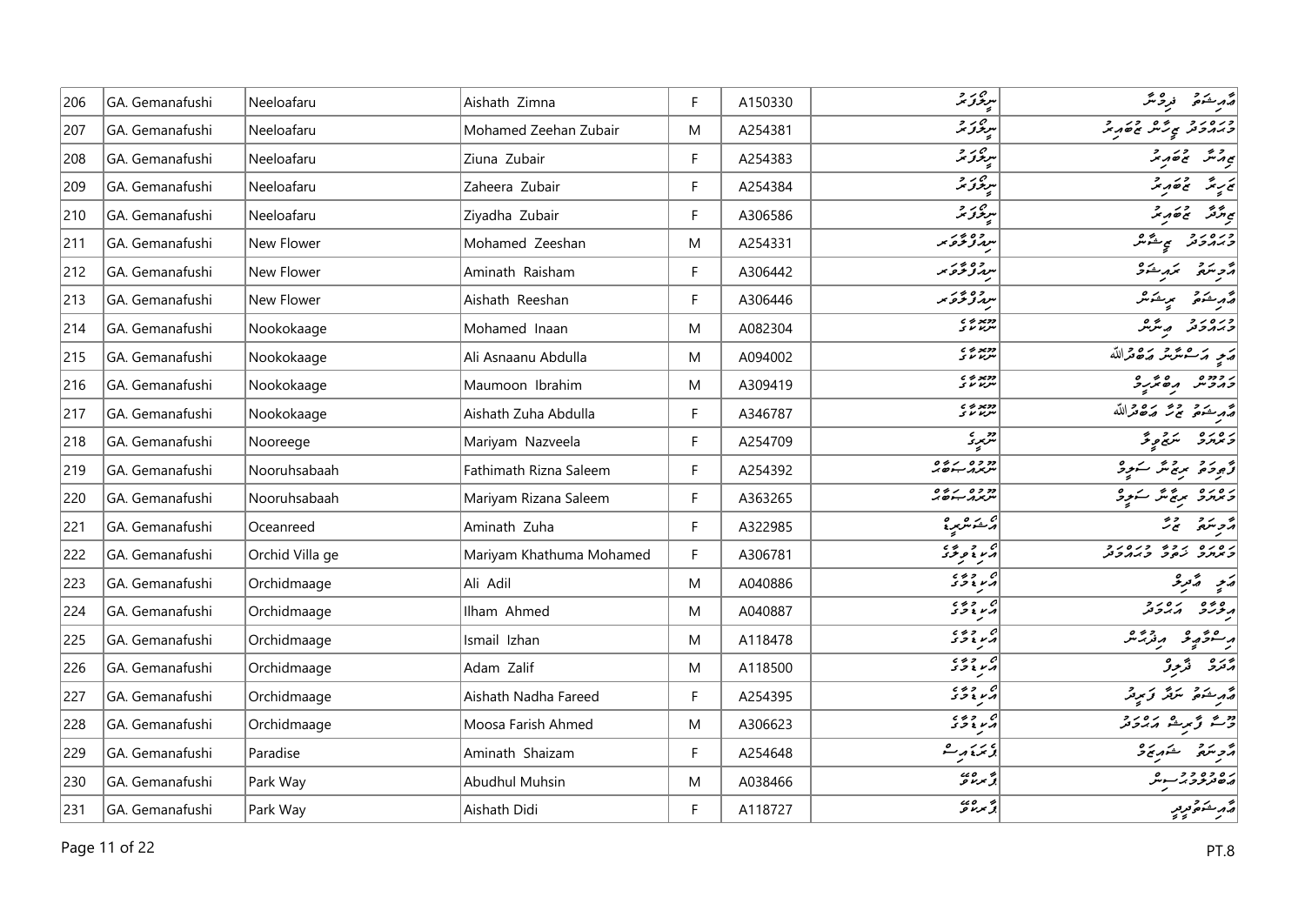| 232 | GA. Gemanafushi | Park Way    | Mohamed Nasih              | M         | A151030 | یو ره در<br>بو مورا حر         | ورەرو شەر                                             |
|-----|-----------------|-------------|----------------------------|-----------|---------|--------------------------------|-------------------------------------------------------|
| 233 | GA. Gemanafushi | Park Way    | Ujulaan Muhsin             | M         | A254433 | یژ سره ۵۵<br>بوگسمر <i>مل</i>  | ە دەر ئەربىر                                          |
| 234 | GA. Gemanafushi | Park Way    | Nasooha Abdul Muhsin       | F         | A254435 | یژ سره ۵۵<br>بو سرما حر        | ر دوه در ده وه ووليسوش<br>سرسور اړه تر بور سوش        |
| 235 | GA. Gemanafushi | Park Way    | Fathimath Sihana           | F         | A352071 | یژ سره ۵۵<br>بو سرما حر        | ۇي <sub>و</sub> دۇ سېرتىگە                            |
| 236 | GA. Gemanafushi | Park Way    | Aishath Sameeha            | F         | A352073 | ءِ سره ۾<br>ارگيمبرم حر        | د من د سنور من                                        |
| 237 | GA. Gemanafushi | Radiumge    | Haleemath Saeeda           | F         | A118431 | ه<br>مرو مرد د                 | رَ پِرِ پِرِ کَمَ پِرِ پُرِ                           |
| 238 | GA. Gemanafushi | Radiumge    | Abdul Razzag               | M         | A118483 | 59/22                          | ر ٥ ر ٥ ر ٥ ر <u>٥</u><br>۵ ر ۱ ر مرد م               |
| 239 | GA. Gemanafushi | Radiumge    | Mohamed Navaaf             | M         | A254382 | ې ده ې<br>مروکون               | وره روم<br><i>دېدو</i> تر سرونې                       |
| 240 | GA. Gemanafushi | Radiumge    | Fathimath Nuha             | F         | A254385 | ې پره و<br>مرغ پرون            | توجوحو مترثه                                          |
| 241 | GA. Gemanafushi | Radiumge    | Aishath Nihana             | F         | A254386 | بموبره بي                      | ۇرىشۇ سرگىگە                                          |
| 242 | GA. Gemanafushi | Radiumge    | Mariyam Nishaana           | F         | A306584 | ړ ده ده<br>مرغ درو د           | ر ہ ر ہ<br>تر <del>ب</del> ر بر<br>سرىشەتگر           |
| 243 | GA. Gemanafushi | Radiumge    | Ahmed Nifzal               | M         | A306588 | ړ ده ده<br>مرغ درو د           | برەرو سروپى                                           |
| 244 | GA. Gemanafushi | Raiyvilaage | Mohamed Shifaz             | M         | A306431 | ر ه<br>برگوموڅر                | ورەرو جوگۈر                                           |
| 245 | GA. Gemanafushi | Rankokaage  | Nahid Hussain              | ${\sf M}$ | A011494 | ر ەيدىر<br>برس ما <sub>ك</sub> | لترباني الراشير لترامل                                |
| 246 | GA. Gemanafushi | Rankokaage  | Minna Hussain              | F         | A065802 | ر ەيرىپ<br>بىرس ما ي           | ویریٹر برے ہر                                         |
| 247 | GA. Gemanafushi | Rankokaage  | Shahuma Hussain            | F         | A306507 | ر ٥ پر دي<br>برس د د ک         | ينورو بالتمهر                                         |
| 248 | GA. Gemanafushi | Ranveli     | Asadhulla Qalib Rashidh    | M         | A254366 | بجرنثرغرمر                     | وَسَعَقَرَاللَّهُ وَتَرَمَّعُ مَّرْسُوقَرّ            |
| 249 | GA. Gemanafushi | Recent      | Mohamed Ahmed              | M         | A038664 | لبرية مرده                     | כנסנכ נסנכ<br>כגמכ <mark>ט מ</mark> גכ <mark>ט</mark> |
| 250 | GA. Gemanafushi | Recent      | Khalisa Abdulla            | F         | A069238 | ىر سەمەھ<br>ئ                  | أَتَّحْرِبَّةُ وَتَقْوَاللَّهُ                        |
| 251 | GA. Gemanafushi | Recent      | Fathimath Hashma           | F         | A254538 | ابرية مثيقي                    | توجد بمشرقه                                           |
| 252 | GA. Gemanafushi | Recent      | Ahmed Asmeen               | M         | A306770 | لبريدهم                        | גפנק ג' פית                                           |
| 253 | GA. Gemanafushi | Recent      | Azuleen Mohamed            | M         | A306771 | لبريدهم                        | הוב ביו היה היה בית<br>  הוב ביו היה בית בית          |
| 254 | GA. Gemanafushi | Rihiveli    | Fathimath Samahath Shafeeg | F         | A118542 | بررء<br>مرگو                   | و دو دورو خوړو                                        |
| 255 | GA. Gemanafushi | Rihiveli    | Khadheeja Didi             | F         | A118543 | بررء<br>مرگو                   | ئر تورنگ <sup>3</sup> تو تو<br>س                      |
| 256 | GA. Gemanafushi | Rihiveli    | Aroosha Ahmed              | F         | A254579 | بررؤو                          | د دورو در در د                                        |
| 257 | GA. Gemanafushi | Rihiveli    | Mohamed Niham              | ${\sf M}$ | A306902 | ىررى<br>ئرىر ئىر               | ورەر دەر بەر                                          |
|     |                 |             |                            |           |         |                                |                                                       |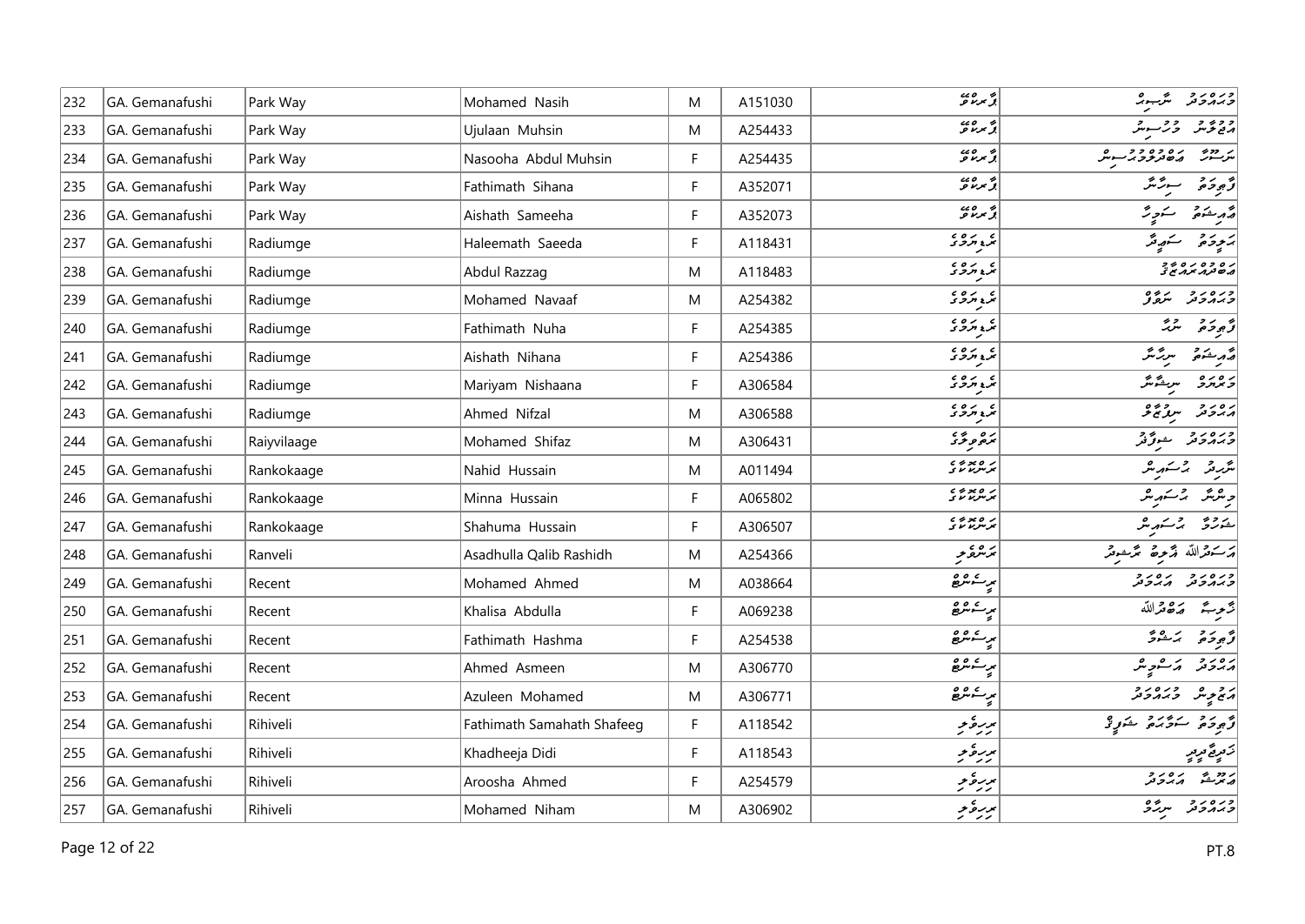| 258 | GA. Gemanafushi | Roalhi          | Aishath Arooma Ibrahim  | F         | A254313 | ص<br>معرمہ                        | התשים גדוד תסתיכ                          |
|-----|-----------------|-----------------|-------------------------|-----------|---------|-----------------------------------|-------------------------------------------|
| 259 | GA. Gemanafushi | Roalhi          | Aminath Eema Ibrahim    | F         | A371941 | اهوم                              | הכיתה הכ" הסתיב                           |
| 260 | GA. Gemanafushi | Roashaneege     | Fathimath Musthageema   | F         | A307325 | لتجريئه يبرع                      | د صمر پيځ تر<br>ۇ ب <sub>و</sub> ر د      |
| 261 | GA. Gemanafushi | Rukkuri         | Mariyam Saneeha         | F         | A118669 | وه و<br>موړيم مو                  | ر ه ر ه<br><del>و</del> بربرو<br>سەمىرىر  |
| 262 | GA. Gemanafushi | Rukkuri         | Ahmed Saneeh            | ${\sf M}$ | A118700 | وه و<br>  برو بر س                | سە سەرر<br>ر ەر د                         |
| 263 | GA. Gemanafushi | Rukkuri         | Aminath Nasiha          | F         | A146993 | ابتده تنمبر                       | أزوينده الترسية                           |
| 264 | GA. Gemanafushi | Rukkuri         | Ibrahim Nasih           | ${\sf M}$ | A309465 | برە ئەبىر                         | رەنزىر ئىسىر                              |
| 265 | GA. Gemanafushi | Rukkuri         | Fathimath Sudha Jaufaru | F         | A309466 | وه و<br>مرد با مر                 | و د د د د د د د                           |
| 266 | GA. Gemanafushi | Rukkuri         | Mazuhab Gayyoom         | ${\sf M}$ | A309469 | وه و<br>برد بر بر                 | נ כני כי ניסיד<br>ביבי הברית              |
| 267 | GA. Gemanafushi | Rukkuri         | Mohamed Moothaman       | M         | A309473 | وه و<br>مرد تا مړ                 | כנסנכ ככננס<br>כגתכת כתיבכית              |
| 268 | GA. Gemanafushi | Sangu           | Fareesha Abdulla        | F         | A118517 | یە ھەمىيە                         | كرسيشة كدع قرالله                         |
| 269 | GA. Gemanafushi | Sangu           | Ibrahim Rasheed         | ${\sf M}$ | A118522 | سەھەير                            | رەترىرو ترىنوتر                           |
| 270 | GA. Gemanafushi | Sangu           | Aishath Shifuza         | F         | A306774 | سەھەر                             |                                           |
| 271 | GA. Gemanafushi | Sangu           | Fathimath Shifla        | F         | A306777 | یە ھەمىيە                         | ژ <sub>بوڅم</sub> خرژڅ                    |
| 272 | GA. Gemanafushi | Sangu           | Mariyam Shimha          | F         | A306779 | یە ھەمىيە                         | ر ه ر ه<br>د بربرد<br>شەۋر                |
| 273 | GA. Gemanafushi | Sangu           | Mohamed Safwan          | ${\sf M}$ | A330574 | سەھەير                            | سەۋ ئەشر<br>و ره ر د<br><i>و بر</i> د تر  |
| 274 | GA. Gemanafushi | Seesange        | Aishath Riyasa          | F         | A066684 | ا په په ده چې په                  | أقرم شوقر مرتزعة                          |
| 275 | GA. Gemanafushi | Seesange        | Mohamed Nazil           | M         | A082071 | بەيە ئەھەم<br>سوس <b>ى</b> ئەمىرى | و ر ه ر و<br>تر پر ژ تر<br>ىئىچ بۇ        |
| 276 | GA. Gemanafushi | Seesange        | Ibrahim Rishwan         | ${\sf M}$ | A118604 | اب مەنتەتلىكى<br>پە               | ىر بەشرەڭ بىر<br>ەر ھەتتەر 2<br>ر         |
| 277 | GA. Gemanafushi | Seesange        | Mariyam Rishfa          | F         | A254632 | اب مەئىدى<br>پە                   | ر ہ ر ہ<br>تر <del>ب</del> ر بر<br>ىرىشىۋ |
| 278 | GA. Gemanafushi | Seesange        | Ahmed Irufan            | ${\sf M}$ | A254633 | اب مەنتەپلىرى<br>ئ                | رەرد مەدىر                                |
| 279 | GA. Gemanafushi | Seesange        | Hussain Nazeel          | M         | A307116 | سەسىرە                            | 2-1 مر شري عربي محر                       |
| 280 | GA. Gemanafushi | Seesange        | Mohamed Risan           | ${\sf M}$ | A307118 | بەيە ئەھەم<br>سوس <b>ى</b> ئەمىرى | ورەرو برگەر                               |
| 281 | GA. Gemanafushi | Seesange        | Fathimath Kiran         | F         | A307120 | اسەسەھدىيە<br>پە                  | قهوخرقه الراعك                            |
| 282 | GA. Gemanafushi | Seesange        | Abdulla Rifzan          | M         | A307121 | ليوسكىنى                          | ەھىراللە<br>ىر ۋېچ بىر                    |
| 283 | GA. Gemanafushi | Shaheena Manzil | Shamhaan Ahmed          | M         | A254656 | ڪرپنگ وکري و                      | شور مده ده در د                           |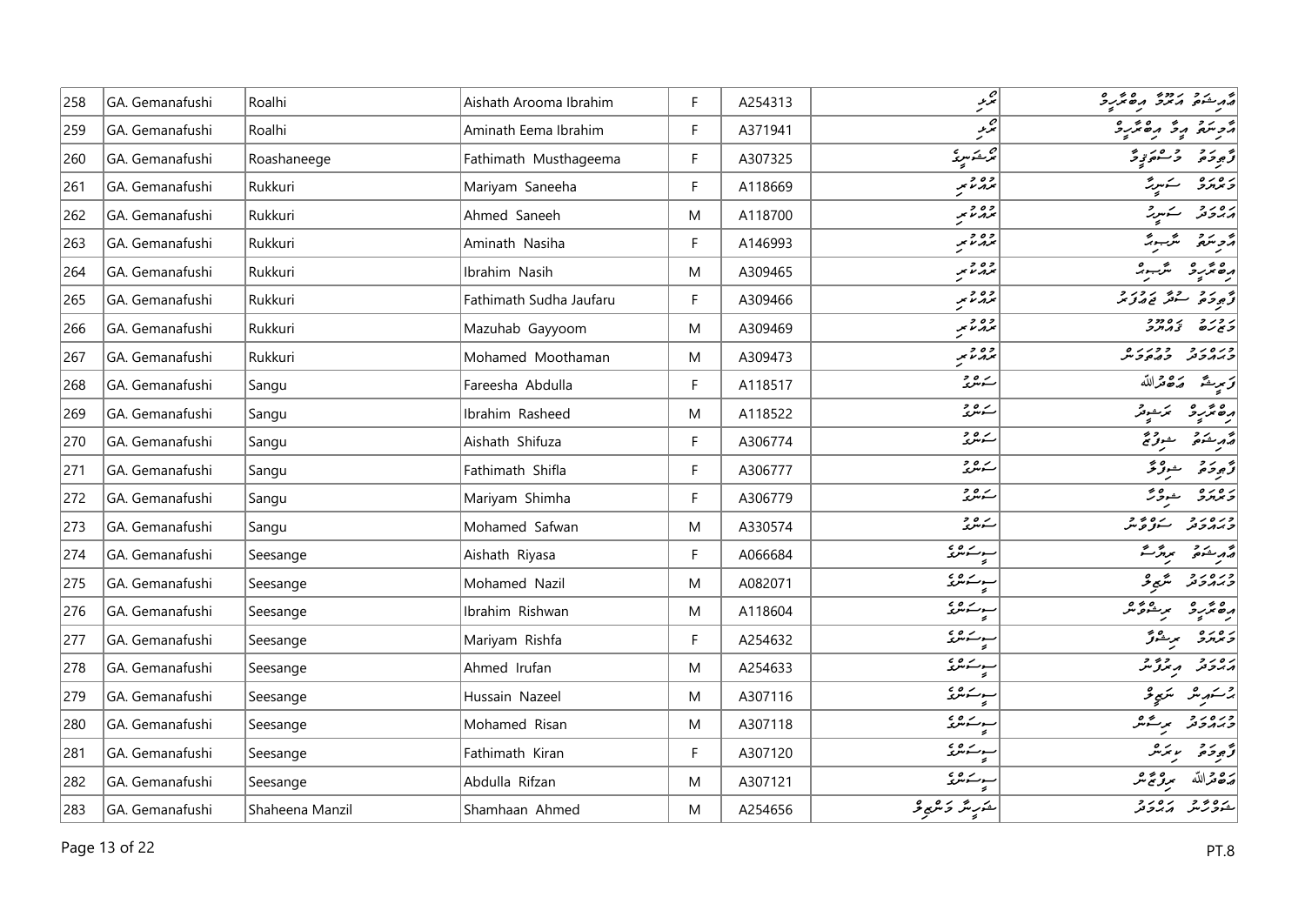| 284 | GA. Gemanafushi | Shehenaazu Villa       | Ahmed Shakeeb             | Μ  | A254397 | <br> شورىترى ھوقى                       | پر ژوئر<br>شەرە                         |
|-----|-----------------|------------------------|---------------------------|----|---------|-----------------------------------------|-----------------------------------------|
| 285 | GA. Gemanafushi | Shehenaazu Villa       | Fathmath Dheeba           | F  | A254398 | <sub>ش</sub> ەر ئەترىم <sub>جو</sub> ئۇ | و مرد<br>اقرام در م                     |
| 286 | GA. Gemanafushi | Shehenaazu Villa       | Mohamed Shakoor           | M  | A306626 | دىم تەرىپى ھەرىگە                       | و ر ه ر د<br>تر پر ژنر<br>شەدىقى بىر    |
| 287 | GA. Gemanafushi | Soma                   | Hassan Joodh              | Μ  | A254359 | حيز                                     | ير کے مگر مقام کر                       |
| 288 | GA. Gemanafushi | Soma                   | Fathmath Dhifleena        | F  | A306513 | حيز                                     | أراوحا والمتحفظ والمحمد                 |
| 289 | GA. Gemanafushi | Soma                   | Hussain Janeedh           | Μ  | A306515 | يحيحه                                   | يرتسكمر شدي المحاسر وتر                 |
| 290 | GA. Gemanafushi | Sosun ge               | Fathimath Latheefa        | F  | A306280 | <u>مریم کره ی</u>                       | قَهِ وَمَعْ لَمَ حَمِيونَ               |
| 291 | GA. Gemanafushi | Sport Light            | Aminath Shimya Mohamed    | F  | A254564 | ه <i>می ه د</i> ر ه                     | הקייטה ביכול כמהכת                      |
| 292 | GA. Gemanafushi | Sport Light            | Fathimath Jannath Mohamed | F  | A254568 | ە <i>مى ھەتە</i> ھ                      | ه د د د ه د د د د د د د<br>ژبوده نماسرس |
| 293 | GA. Gemanafushi | Starlin                | Abdulla Ismail Didi       | Μ  | A076953 | <u>شوءَ <sub>مرمر</sub> ب</u> ر         | رە داللە بەر مۇھەر بويدىر               |
| 294 | GA. Gemanafushi | Starlin                | Aminath Abdulla           | F  | A081808 | 2 <sub>ڠ</sub> برىرىگە                  | ەھ قراللە<br>أرمز بنرو                  |
| 295 | GA. Gemanafushi | Suny Beem              | Thalha Ali                | F  | A254650 | سەس <sub>ى</sub> ھۇ                     | پروژ پر پر                              |
| 296 | GA. Gemanafushi | Surayya Manzil         | Aishath Didi              | F  | A073658 | د ره ور ه<br>- په هر د شري څ            | ر<br>د کمړ څوکمو تو تو                  |
| 297 | GA. Gemanafushi | Surayya Manzil         | Mohamed Sidhurath         | M  | A151915 | - د ره و ر ه<br>سن <i>مه د د چ</i> شريح | و ر ه ر د<br>تر پر ژ تر<br>سەتىر بىر 2  |
| 298 | GA. Gemanafushi | Surayya Manzil         | Siyaahath Ahmed           | M  | A309490 | و بره و بر ه<br>سوپر در د سرچ څر        | پرور و<br>ر پر د<br>سوہر ہی             |
| 299 | GA. Gemanafushi | <b>Thousand Flower</b> | Meheranu Moosa            | Μ  | A306657 | ر و ر ه و و و.<br>ح در بع مرتمر څرنگ    |                                         |
| 300 | GA. Gemanafushi | Vaadheege              | Jihadha Ibrahim           | F  | A118696 | ۇ<br>ق <sub>ەلت</sub> ىر                | وبرقر المقتربرة                         |
| 301 | GA. Gemanafushi | Vaadheege              | Mohamed Aswaaru           | M  | A254691 | ۇ<br>قرىمى                              | و ر ه ر د<br>تر پر ژ تر<br>ېر ۵۵ تر     |
| 302 | GA. Gemanafushi | Vaijeheyge             | Ahmed Jadhuan             | M  | A132625 | $rac{1}{55}$                            | رەرد رومار<br>مەركىر ئ <i>ۆت</i> رمەش   |
| 303 | GA. Gemanafushi | Vaijeheyge             | Suood Ibrahim             | M  | A304586 | ر<br>تو در ج ر د                        | مەھمەرد<br>و دو و<br>سوړنو              |
| 304 | GA. Gemanafushi | Vaijeheyge             | Hoodh Ibrahim             | M  | A306268 | ر<br>تو در ج ر د                        | دو مەئرىرى                              |
| 305 | GA. Gemanafushi | Valencia               | Ahmed Sham                | M  | A254546 | ئۇ ئەشرىيە ئە                           | ر ه ر د<br>م.رو تر<br>ستذو              |
| 306 | GA. Gemanafushi | Valencia               | Aminath Siyara            | F. | A306785 | ، ، ه رسه په                            | سىدە ئە<br>أرمز تمر                     |
| 307 | GA. Gemanafushi | Valencia               | Aishath Shaama            | F. | A326278 | ، ، ه رسه په                            | مەر ئىكى ئىگە                           |
| 308 | GA. Gemanafushi | Valencia               | Shaana Mohamed Jaleel     | F  | A326279 | <sup>ج ج</sup> و بڑر۔<br>حرف سرگر       | شهر دره رد و در                         |
| 309 | GA. Gemanafushi | Valuthereyge           | Ikhuvaana Ahmed           | F  | A254642 | ر و ، <u>،</u> ، ،<br>حرمو بو د         | مەز ئەھمەر مەردىر                       |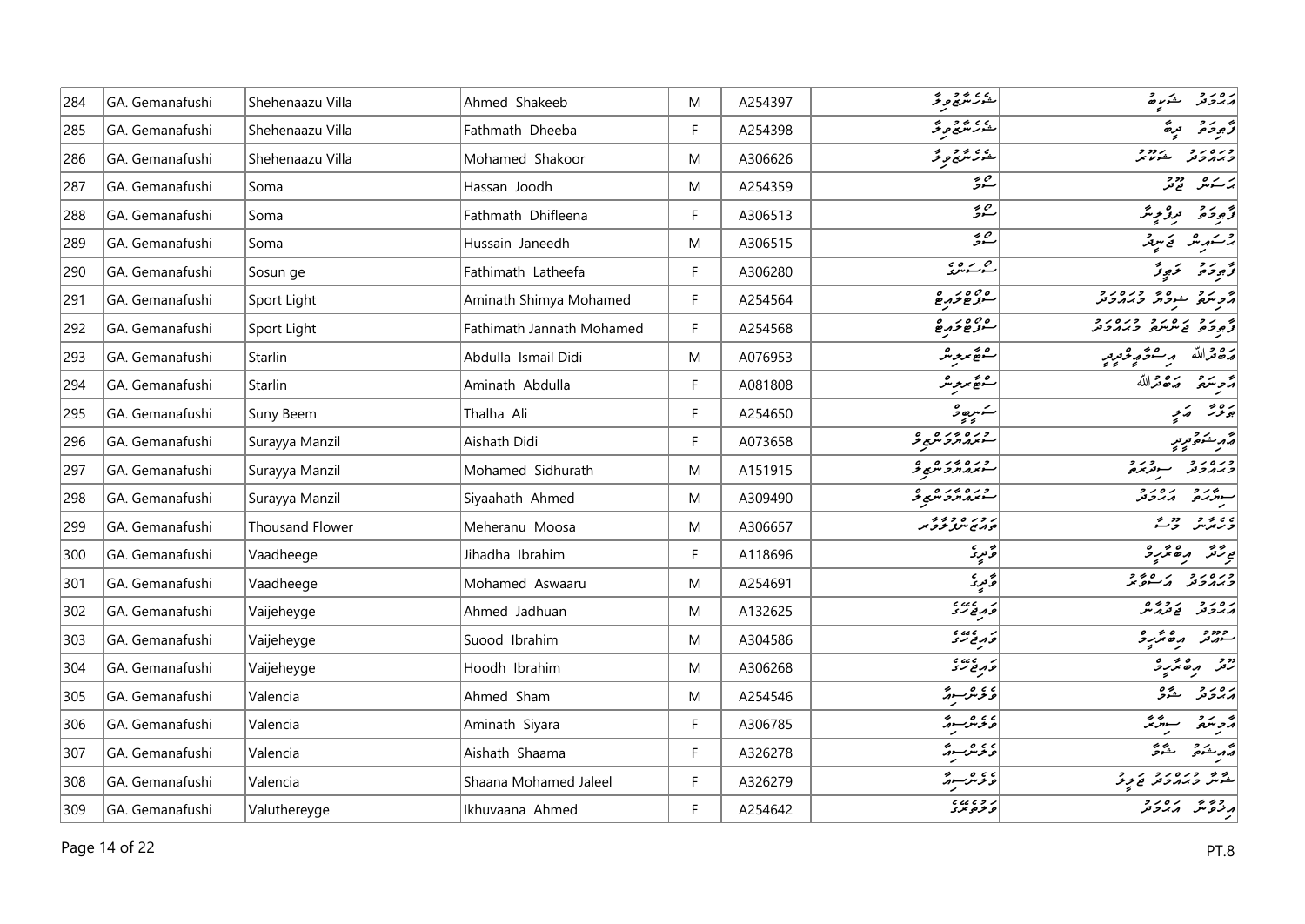| 310 | GA. Gemanafushi | Valuthereyge          | Looth Ibrahim           | M | A254645 | ر و ، د، ،<br>حرمو بو د                | أودو مصريرة                                       |
|-----|-----------------|-----------------------|-------------------------|---|---------|----------------------------------------|---------------------------------------------------|
| 311 | GA. Gemanafushi | Venus                 | Hawwa Hajara            | F | A118714 | ءِ سَرَتْ                              | پره پچ<br>ر پخ تئر                                |
| 312 | GA. Gemanafushi | Venus                 | Ahmed Shanoon           | M | A306978 | ءِ سَرَتْہ                             | پر ژبر ژ<br>شەھرىگر                               |
| 313 | GA. Gemanafushi | Venus                 | Ali Shaheen             | M | A306979 | ءِ سَرَتْہ                             | أركمو التشريثر                                    |
| 314 | GA. Gemanafushi | Venus Villa           | Saifulla Ahmed          | M | A309428 | ءِ سَرَڪُ ھ مَحَر                      | ستمهرقر اللّه<br>برورو                            |
| 315 | GA. Gemanafushi | Venus Villa           | Hussain Sajidhullah     | M | A309436 | ا <sub>ھب</sub> ىئر ش <sub>ەھ</sub> مۇ | گويو فرالله<br>جر سەمەر شر                        |
| 316 | GA. Gemanafushi | Vinares               | Mohamed Mubeen          | M | A309670 | ە پىر پۇرىشە                           | وره د ده ش                                        |
| 317 | GA. Gemanafushi | Vinares               | Hawwa Guraisha          | F | A309671 | ریر پڑے                                | پر و بچ<br>تر <i>مرک</i> ر سنگر                   |
| 318 | GA. Gemanafushi | Vinares               | Ali Sharooh             | M | A330585 | ە پىر پۇرىشە                           | أقدم متوجره                                       |
| 319 | GA. Gemanafushi | Welcome               | Ahmed Shafraaz          | M | A388698 | ء ورو                                  | ے دی محرم ہے<br>مشترک <i>و محر</i> ی<br>  پر و تر |
| 320 | GA. Gemanafushi | <b>White Rose</b>     | Fathimath Shazla        | F | A118412 | ا ئەرەپر مى                            | ا توجو څو<br>شەۋرگر                               |
| 321 | GA. Gemanafushi | <b>White Rose</b>     | Hawwa Saaiga            | F | A254315 | ئەرۋىر م                               | رەپچ<br>ستهرئ                                     |
| 322 | GA. Gemanafushi | <b>White Rose</b>     | Aishath Shamna          | F | A254317 | وَرِءِ تَرْتَهُ                        | پھر ڪر ج<br>شەۋىگر                                |
| 323 | GA. Gemanafushi | Yaadhu                | Aminath Rauna Hassan    | F | A254636 | پڑ تر                                  | ۇ يەدە بەدىگە ئەسەھ                               |
| 324 | GA. Gemanafushi | <b>Yellow Diamond</b> | Aminath Sajahath Salaah | F | A330601 | ەم ئەر ئەرە<br>مەم ئەر ئەر             | ر د در د ده ده و<br>ړ د سرچ                       |
| 325 | GA. Gemanafushi | Zain                  | Zainab Ahmed            | F | A063645 | لئےمرىشر                               | تج ג سرچ<br>ەر ئەر تە                             |
| 326 | GA. Gemanafushi | Zain                  | Ali Maseeh              | M | A130479 | ىئەرىتر                                | أەيم وسير                                         |
| 327 | GA. Gemanafushi | Zain                  | Mohamed Sinaz           | M | A306246 | ئم مریشر                               | ورەرو سەشتر                                       |
| 328 | GA. Gemanafushi | Zain                  | Ismail Samah Saeed      | M | A306247 | ىئەرىش                                 | ر ھۇرپۇ سۆزە سەرە                                 |
| 329 | GA. Gemanafushi | Zeek                  | Mohamed Latheef         | M | A067004 | ء<br>پي                                | ورەر دېږ                                          |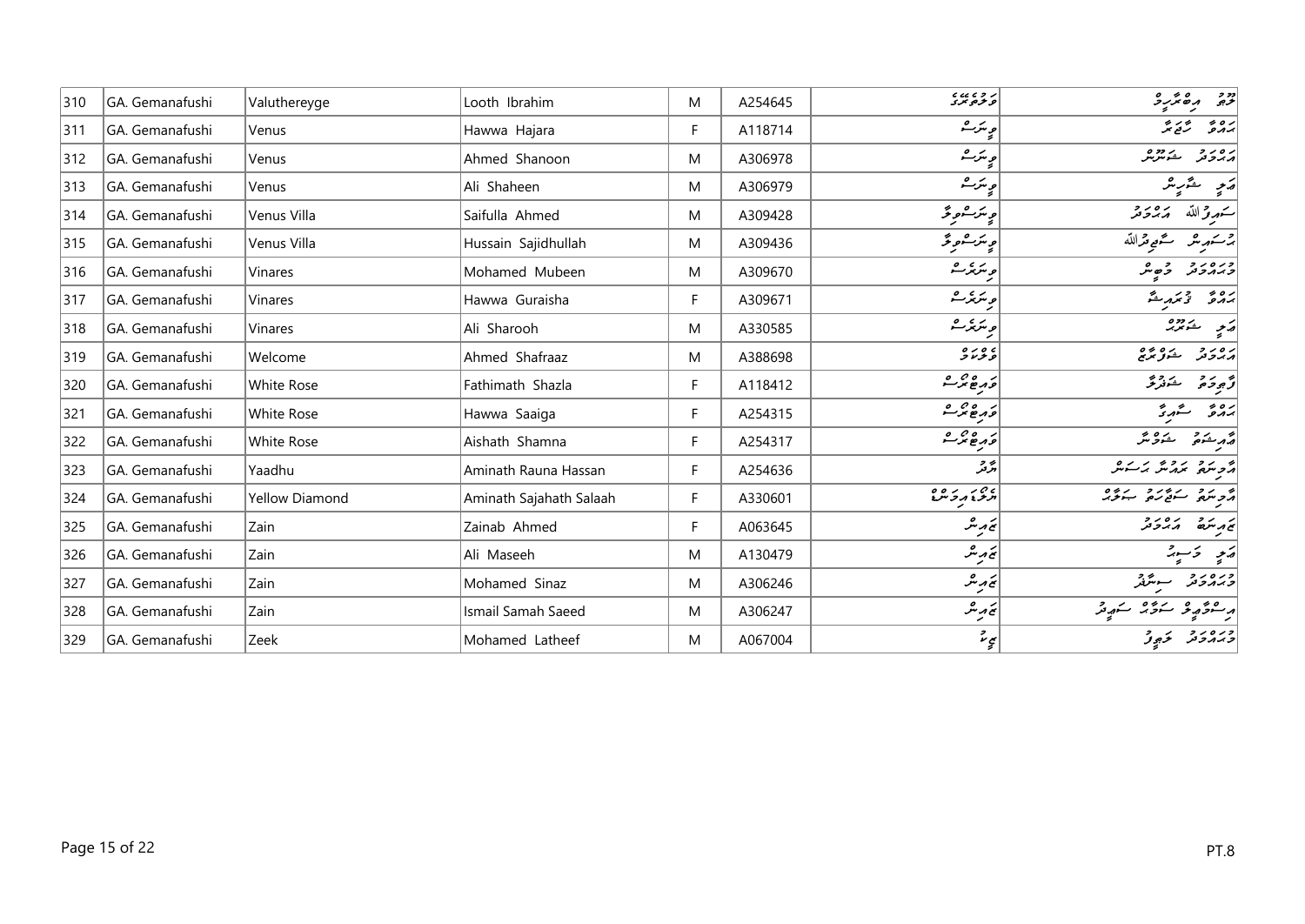## *w7qAn8m?sCw7mRo>u;wEw7mRw;sBo<*

| ' مرمر | 'يئرىثر: |
|--------|----------|
|        |          |
|        |          |
|        |          |

## *w7q9r@w7m>sCw7qHtFoFw7s;mAm=q7w7qHtFoFw7s;*

| ىر تە | $\mathcal{O} \times$<br>$\sim$ | $\sim$<br>. . | لترنثر |
|-------|--------------------------------|---------------|--------|
|       |                                |               |        |
|       |                                |               |        |
|       |                                |               |        |

| انترنثر: | $^{\circ}$ | يبرهر | $^{\circ}$<br>سرسر |
|----------|------------|-------|--------------------|
|          |            |       |                    |
|          |            |       |                    |
|          |            |       |                    |

| ىرتىر: | 。<br>سر سر | .,<br>مرسر |
|--------|------------|------------|
|        |            |            |
|        |            |            |
|        |            |            |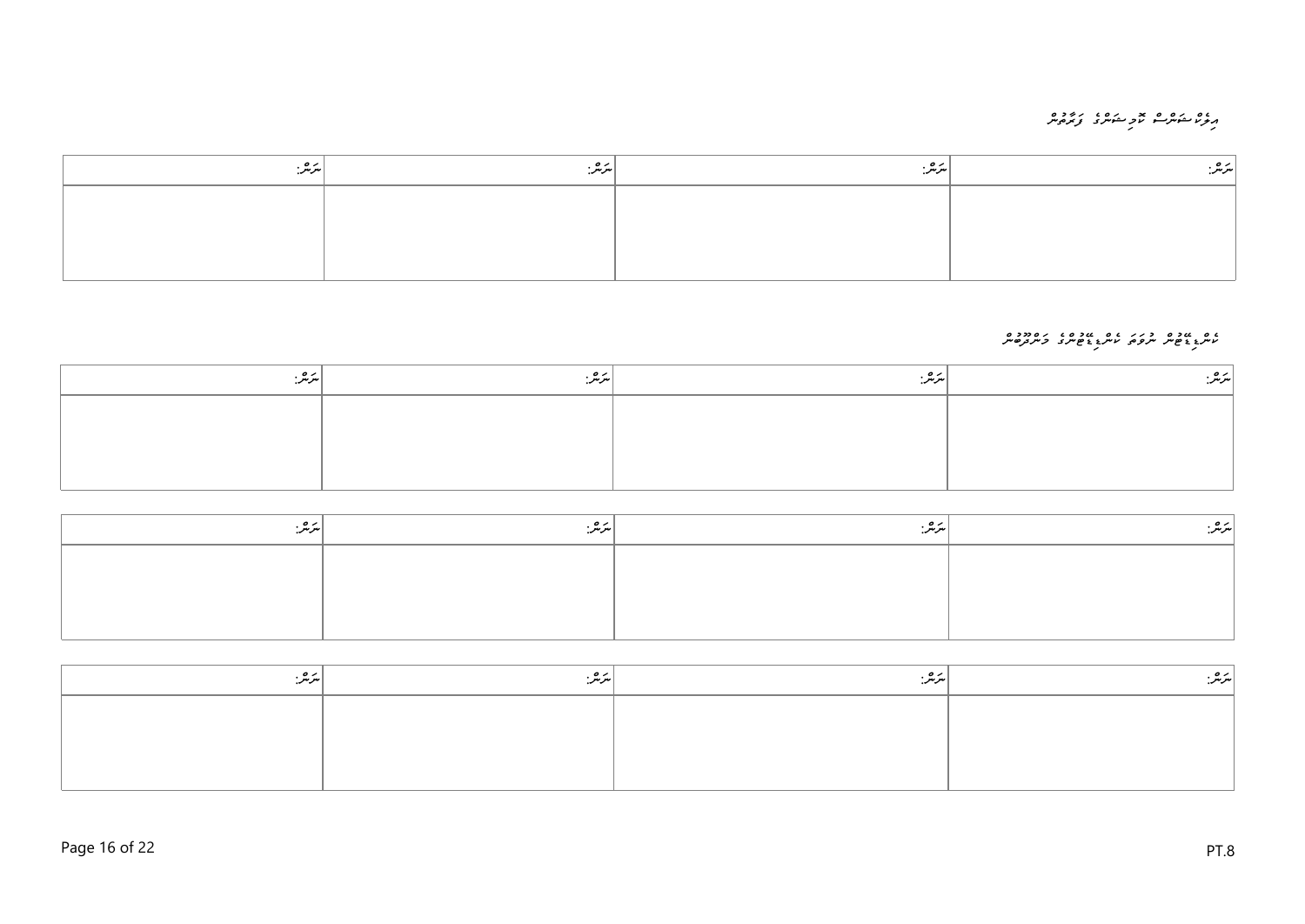| يره. | ο. | ا ير ه |  |
|------|----|--------|--|
|      |    |        |  |
|      |    |        |  |
|      |    |        |  |

| <sup>.</sup> سرسر. |  |
|--------------------|--|
|                    |  |
|                    |  |
|                    |  |

| ىر تە | $\sim$ | ا بر هر: | $^{\circ}$<br>' سرسر. |
|-------|--------|----------|-----------------------|
|       |        |          |                       |
|       |        |          |                       |
|       |        |          |                       |

| 。<br>مرس. | $\overline{\phantom{a}}$<br>مر مىر | يتريثر |
|-----------|------------------------------------|--------|
|           |                                    |        |
|           |                                    |        |
|           |                                    |        |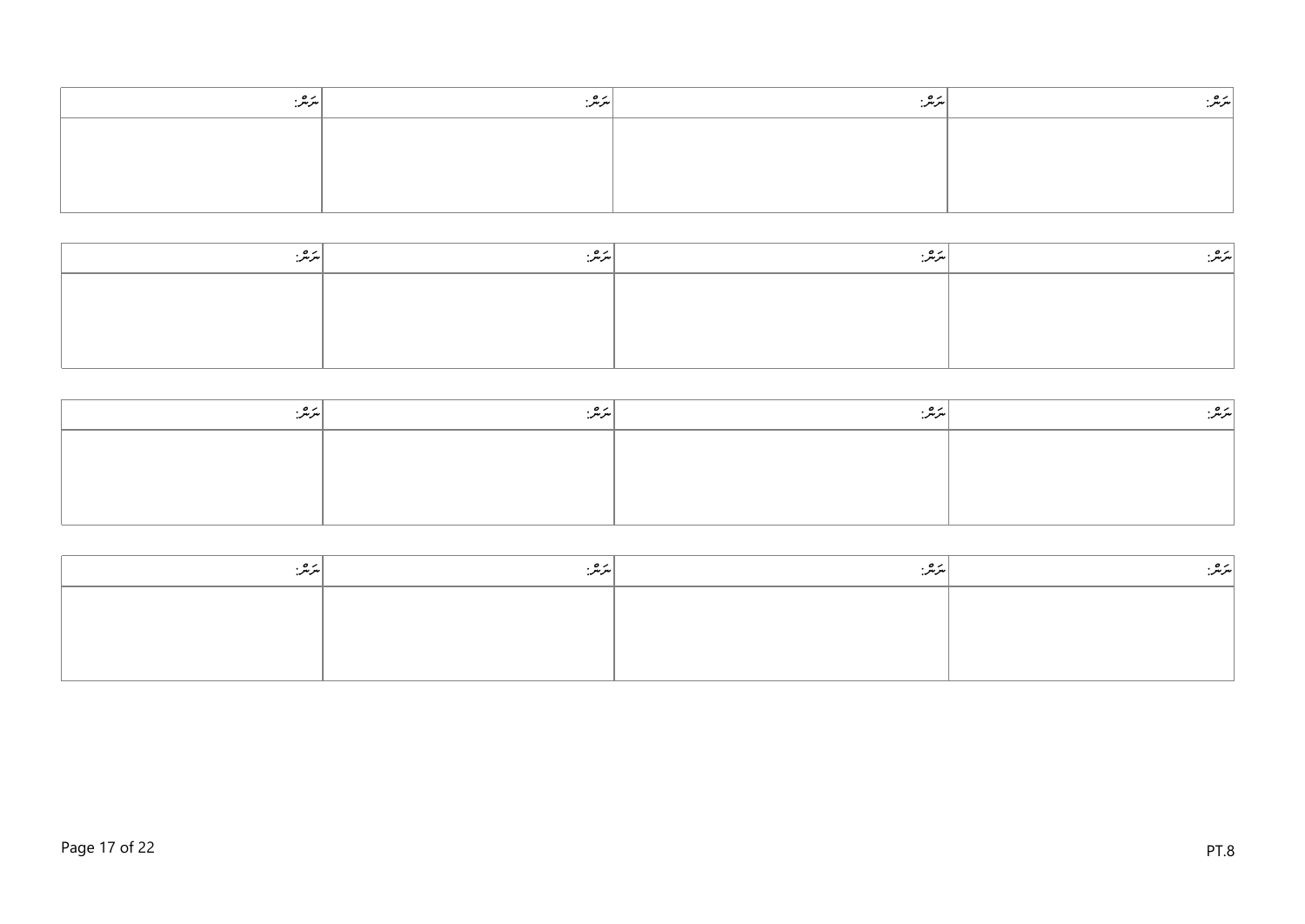| ير هو . | $\overline{\phantom{a}}$ | يرمر | اير هنه. |
|---------|--------------------------|------|----------|
|         |                          |      |          |
|         |                          |      |          |
|         |                          |      |          |

| ىبرىر. | $\sim$<br>ا سرسر . | يئرمثر | o . |
|--------|--------------------|--------|-----|
|        |                    |        |     |
|        |                    |        |     |
|        |                    |        |     |

| نتزيتر به | 。 | 。<br>سرسر. | o <i>~</i> |
|-----------|---|------------|------------|
|           |   |            |            |
|           |   |            |            |
|           |   |            |            |

|  | . ه |
|--|-----|
|  |     |
|  |     |
|  |     |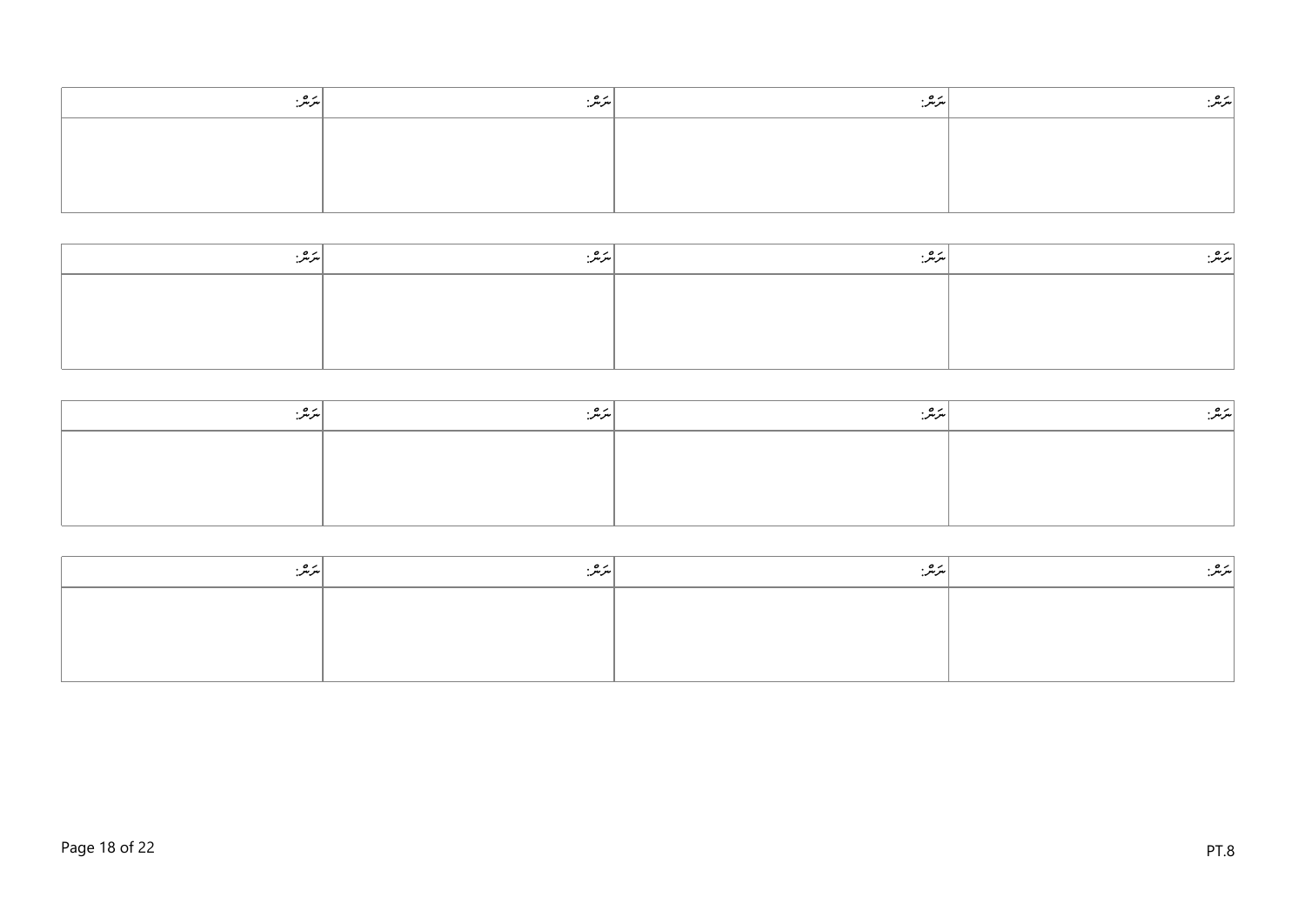| ير هو . | $\overline{\phantom{a}}$ | يرمر | اير هنه. |
|---------|--------------------------|------|----------|
|         |                          |      |          |
|         |                          |      |          |
|         |                          |      |          |

| ئىرتىر: | $\sim$<br>ا سرسر . | يئرمثر | o . |
|---------|--------------------|--------|-----|
|         |                    |        |     |
|         |                    |        |     |
|         |                    |        |     |

| 'تترنثر: | 。<br>,,,, |  |
|----------|-----------|--|
|          |           |  |
|          |           |  |
|          |           |  |

|  | . ه |
|--|-----|
|  |     |
|  |     |
|  |     |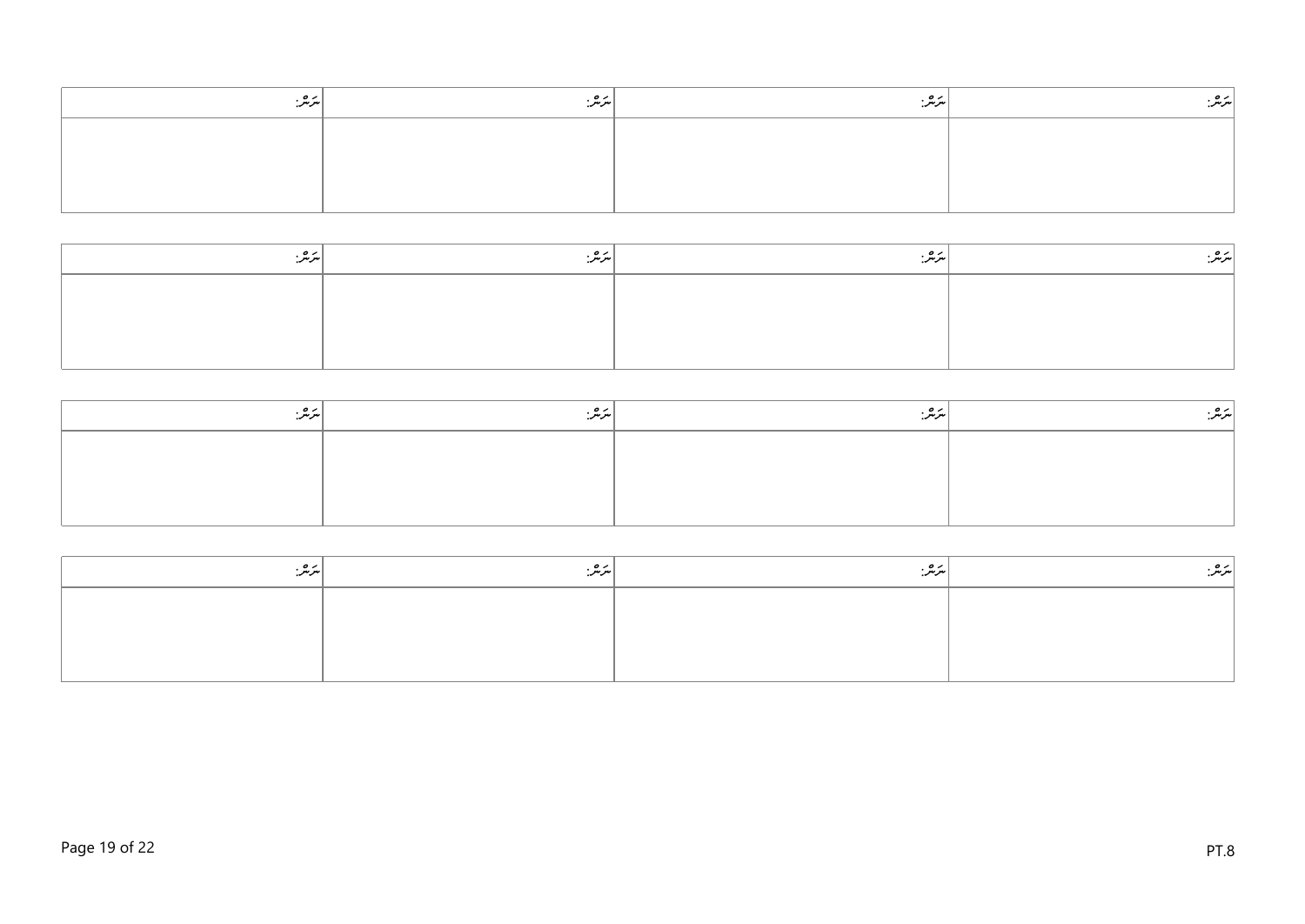| $\cdot$ | ο. | $\frac{\circ}{\cdot}$ | $\sim$<br>سرسر |
|---------|----|-----------------------|----------------|
|         |    |                       |                |
|         |    |                       |                |
|         |    |                       |                |

| ايرعر: | ر ه<br>. . |  |
|--------|------------|--|
|        |            |  |
|        |            |  |
|        |            |  |

| بر ه | 。 | $\sim$<br>َ سومس. |  |
|------|---|-------------------|--|
|      |   |                   |  |
|      |   |                   |  |
|      |   |                   |  |

| 。<br>. س | ىرىىر |  |
|----------|-------|--|
|          |       |  |
|          |       |  |
|          |       |  |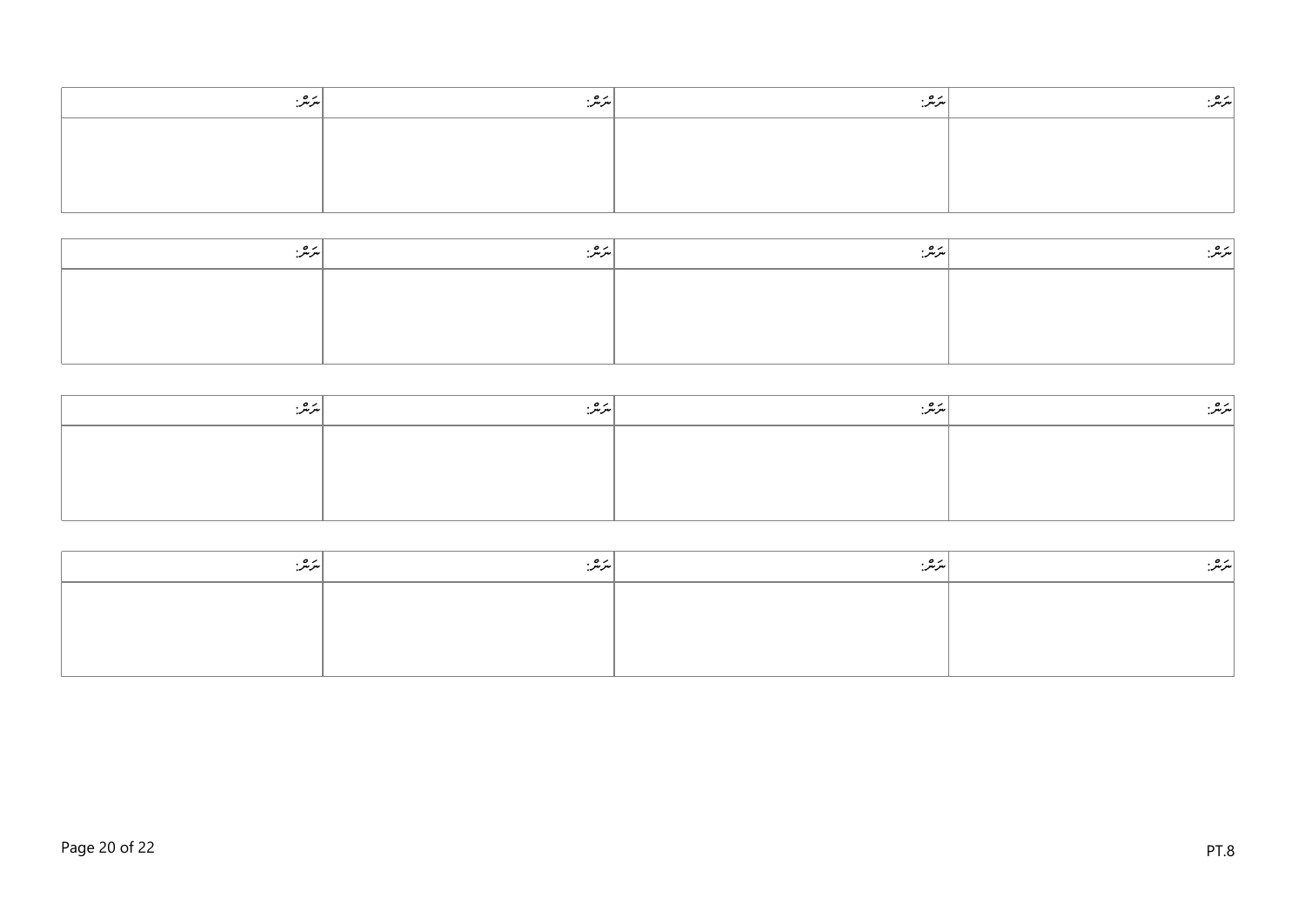| ير هو . | $\overline{\phantom{a}}$ | يرمر | اير هنه. |
|---------|--------------------------|------|----------|
|         |                          |      |          |
|         |                          |      |          |
|         |                          |      |          |

| ئىرتىر: | $\sim$<br>ا سرسر . | يئرمثر | o . |
|---------|--------------------|--------|-----|
|         |                    |        |     |
|         |                    |        |     |
|         |                    |        |     |

| الترنثر: | ' مرتكز: | الترنثر: | .,<br>سرس. |
|----------|----------|----------|------------|
|          |          |          |            |
|          |          |          |            |
|          |          |          |            |

|  | . ه |
|--|-----|
|  |     |
|  |     |
|  |     |